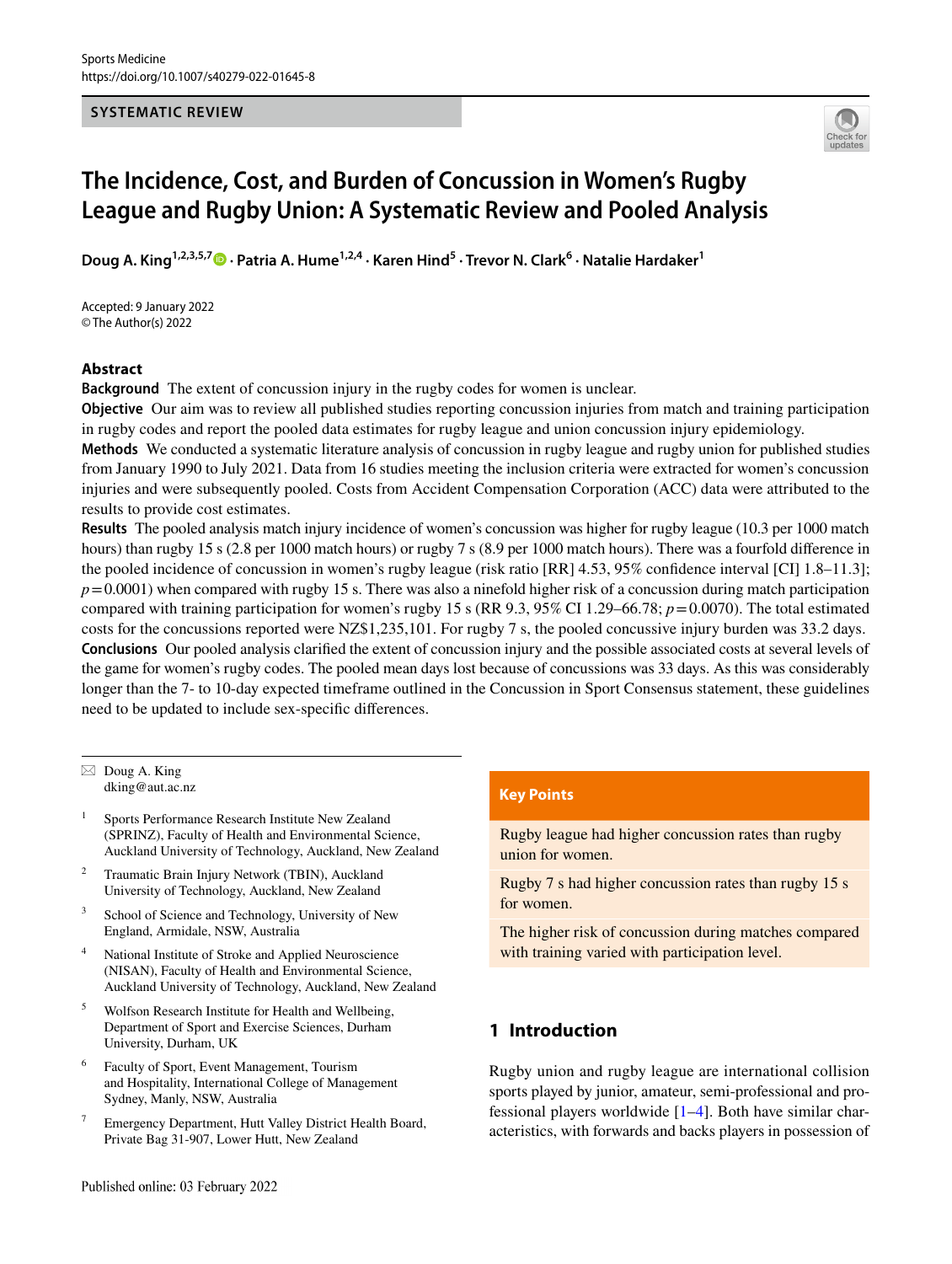the ball advancing into the opposition's territory to score a try by passing the ball backwards or kicking the ball forward in the opposition's territory. The key diferences between league and union are that league has 13 not 15 players on the feld; it does not have line outs, rucks or mauls; and players can only hold possession of the ball for a maximum of six tackles before handing the opposition the ball [[2](#page-10-2)]. Rugby league and union, at the senior level of participation, are played on the same size felds, for two 40 min halves with a 10 min break in the middle, although this can vary by age or competition [\[1](#page-10-0), [5\]](#page-10-3). Although rugby league is typically played with 13 players, rugby union has two versions of participation on the same size feld. These are rugby 15 s and the popular shortened version of rugby union, termed rugby 7 s, where seven players compete on a full size rugby feld over two 7-min halves [[6\]](#page-10-4). Rugby 7 s matches are typically held during tournaments via a multi-team or multi-game structure over a shortened period (typically 2–3 days) [\[6](#page-10-4)].

Female involvement in rugby 15 s and rugby 7 s has increased in popularity, with over 2 million women participating under the same rules as their male counterparts at the community and elite levels of participation [\[7\]](#page-10-5). This has been similar in women's rugby league, with a reported 29% increase in participation numbers reported in Australia and an increased competition pathway in both Australia and England [[8\]](#page-10-6). Despite the increases in participation for both rugby union and rugby league, there are a paucity of studies reporting on match injuries. It has been recently identifed [\[9\]](#page-10-7) that only seven papers have been available since 1990 reporting on women's rugby match injuries [\[10](#page-10-8)[–16\]](#page-10-9), compared with more than 113 studies [\[1](#page-10-0), [17](#page-10-10), [18\]](#page-10-11) reporting on men's rugby. One paper has reported on female rugby league [\[19](#page-10-12)] participation compared with more than 25 [\[20](#page-10-13)[–22](#page-10-14)] studies reporting on male rugby league. This is similar across a variety of sports research, with one study reporting an under-representation of female participant research across three leading sports medicine research journals [[23\]](#page-10-15).

Although females participate in match activities under the same rules as males, females reportedly have higher injury risks, even though they have lower physiological indices (e.g. reduced speed and less agility, lower muscular power, lower estimated maximal aerobic power) compared with men [[24\]](#page-10-16). Interestingly, injury patterns also difer between males and females in other sports such as basketball [[25](#page-10-17)], football  $[26]$  $[26]$  $[26]$ , and handball  $[27]$  $[27]$  $[27]$ .

In New Zealand, most rugby union and league participants are amateur (i.e., they derive income from another source). This is similar to other league-playing nations. Therefore, the majority of injuries occur at that level of play. Of those papers published reporting on women's rugby union and league, there is a paucity of studies at the amateur and junior levels of participation in both codes. There is also an assumption that the fndings of the epidemiological studies on professional participants translate to other cohorts of participants in other countries but this is yet to be tested [[28\]](#page-11-2).

There is a growing body of evidence [\[29–](#page-11-3)[32](#page-11-4)] identifying that following sports-related concussion, female athletes experience greater symptom severity and take longer to recover when compared with male athletes. There is likely a combination of intrinsic and extrinsic factors that contribute to this observed sex diference. It has been suggested that it could be due to more reporting of symptoms in females [[33,](#page-11-5) [34\]](#page-11-6), lower neck strength in females [[35](#page-11-7)], sex diferences in white matter volume [[36,](#page-11-8) [37](#page-11-9)], hormonal infuence [\[38](#page-11-10), [39\]](#page-11-11), and diferences in neural networks utilisation [[40](#page-11-12)]. It has also been reported [[41](#page-11-13)] that the smaller axons in females have a greater probability of microtubule damage compared with males when exposed to equivalent acceleration/deceleration forces. Importantly, data also show that earlier access to medical care can improve time to symptom recovery, especially in females [[42\]](#page-11-14). These factors highlight further opportunity to tailor and improve prevention, care, and recovery of female athletes to ensure a safe and sustained return to sport.

### **1.1 Objective**

The purpose of this pooled analysis was to provide estimates for rugby league and rugby union training and match concussion injury epidemiology for women.

## **2 Methods**

The methodology utilised in this pooled analysis was similar to previous pooled analysis studies reporting rugby league injuries [\[43,](#page-11-15) [44\]](#page-11-16) and followed the steps as described by Friedenreich [[45,](#page-11-17) [46\]](#page-11-18). An additional advantage to utilising a pooled analysis approach is that the same statistical model can be utilised with data from methodologically diverse studies [\[47\]](#page-11-19). The review was registered with the International Prospective Register of Systematic Reviews (PROSPERO) on 27 January 2020 (Registration No. CRD42020166833). Guidelines for the reporting of systematic reviews (Preferred Reporting Items for Systematic Reviews and Meta-Analyses [PRISMA] [[48](#page-11-20)]) and observational studies (Meta-analysis Of Observational Studies in Epidemiology [MOOSE] [[49](#page-11-21)]) were followed. The PRISMA and MOOSE guidelines contain checklists that were utilised for conducting and reviewing the included studies.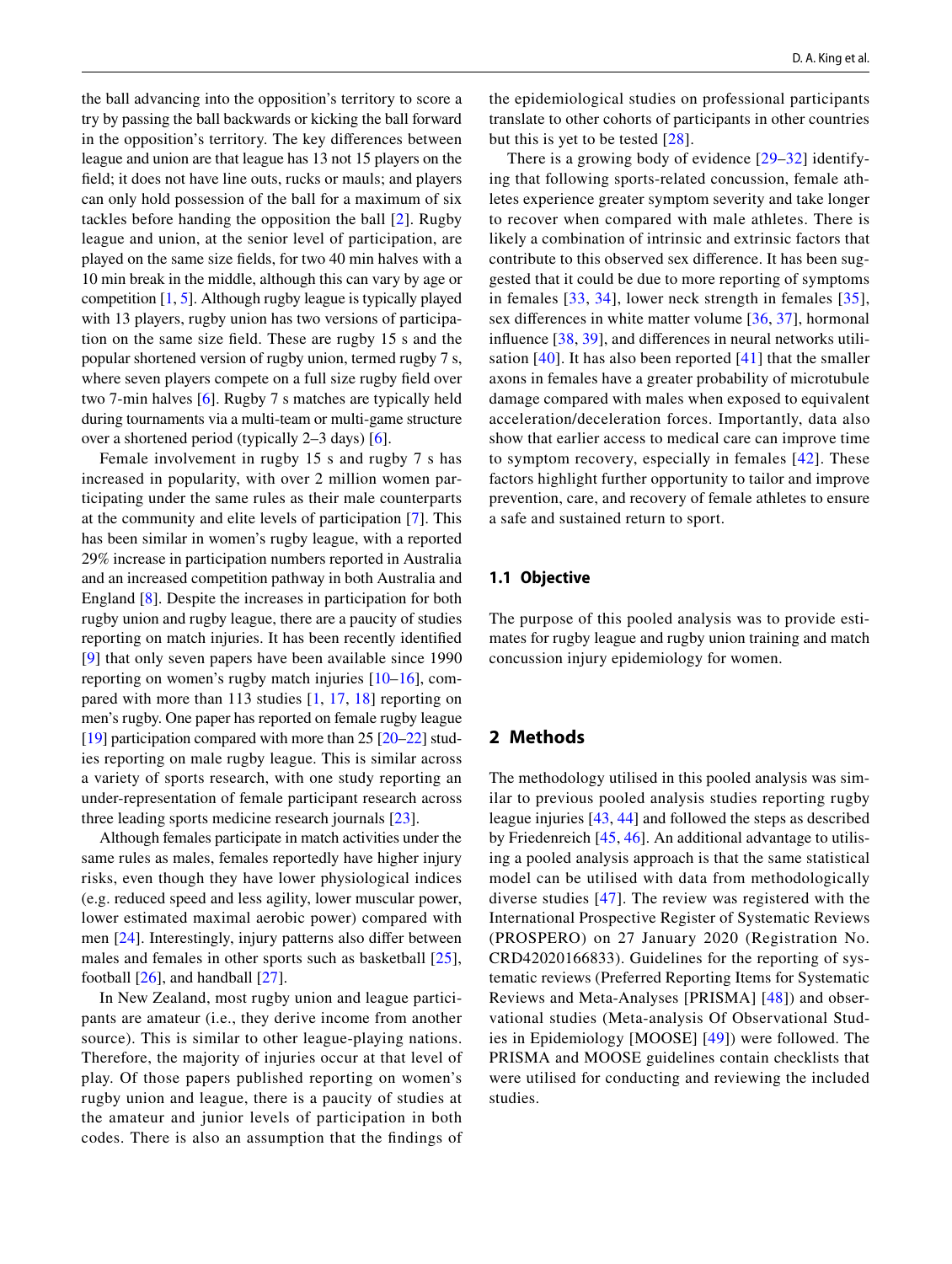## **2.1 Search Strategy for Identifcation of Databases**

Articles were identifed from an initial search of the online databases from January 1990 to July 2021. The search was undertaken using the key search terms of 'Rugby Union', Rugby League', 'rugby', 'union', 'league' and 'football' AND 'women', 'female', 'woman', 'females', AND 'match' OR 'training' as well as the injury terms 'athletic injuries', 'concussion', 'sports concussion', 'sports-related concussion', 'brain concussion', 'brain injury', 'brain injuries', 'mild traumatic brain injury', 'mild TBI', 'mTBI', 'traumatic brain injury', 'TBI', 'craniocerebral trauma', 'head injury', and 'brain damage'. The reference lists of those articles retrieved for inclusion in this review were also hand searched to identify any other relevant articles. Key articles were retrieved via online databases and through hand searching reference lists, and these were also used for further searches using the Web of Science Cited Reference function. During the second stage of the literature search, the titles and abstracts of articles were reviewed to assess eligibility for inclusion in this review.

## **2.2 Inclusion/Exclusion Criteria**

To establish some control over the heterogeneity of the different studies [[49](#page-11-21)], inclusion criteria were established. Published studies that reported the incidence of injury in rugby league and rugby union match and training activities were collated and included in the pooled analysis if they:

- (1) were available in English; and
- (2) were published in a peer reviewed journal or book; and
- (3) were prospective cohort studies; and
- (4) reported the match or training time exposure enabling the calculation of women's rugby 15 s, rugby 7 s, rugby league player time injury rates; and
- (5) reported concussions as a result of match or training injuries.

Studies were excluded from this review if it was identifed that the publication:

- (1) was unavailable in English; or
- (2) did not provide match or training exposure enabling the calculation of player time rates; or
- (3) did not report on concussions that occurred because of match or training activities; or
- (4) combined male and female sex match or training exposure and did not diferentiate; or
- (5) was a case study; or
- (6) utilised previously published data on concussions; or
- (7) was a meta-analysis or systematic review of rugby league and rugby union injuries.

All references were downloaded into a dedicated EndNote library (Endnote, X9). The library was reviewed, and duplicate records were identifed and removed. All publications identifed were initially screened by publication title and abstract to identify eligibility. The full-text versions of the remaining articles were then retrieved and evaluated against the inclusion criteria. Those studies meeting the inclusion criteria were included in the review. Searches were limited to 'English language' only. The references of all relevant articles were searched for further articles. In cases of discrepancies of eligibility, another author assessed the publication to screen for eligibility.

# **2.3 Procedures**

All the studies included in the pooled analysis were observational in design. Two authors extracted the study characteristics and numerical data and assessed the quality by adhering to the protocol for systematic review of observational studies (MOOSE) [\[49\]](#page-11-21) [see electronic supplementary Table S1]. This approach enabled a more precise estimate of the effects of influential factors and took into account confounding factors (participation level and age) and the heterogeneity of the studies [\[47\]](#page-11-19).

## **2.4 Assessment of Publication Quality**

All included studies were independently assessed by two authors reporting on the article quality utilising the STrengthening the Reporting of OBservational studies in Epidemiology (STROBE**)** statement [[50](#page-11-22)]. The statement provides a 22-item checklist guidance on the reporting of observational studies in order to facilitate a critical appraisal of the study and for the interpretation of the results. Following the appraisal, the included studies were categorised as either poor, moderate or good quality based on the percentage of fulflled items on the STROBE checklist, with cut-of values of  $< 50$ , 50–80 and  $> 80\%$ , respectively [[51\]](#page-11-23).

# **2.5 Data Extraction**

Those studies meeting the inclusion criteria underwent data extraction for information pertaining to level of participation, concussion and injury defnition utilised, reported concussions and player position/group. Not all studies reported the same information in relationship to injury incidence or number of concussive injuries recorded.

# **2.6 Reconciliation of Incidence Data and Injury Costs**

Not all studies included in the systematic review and pooled analysis utilised the standardised method for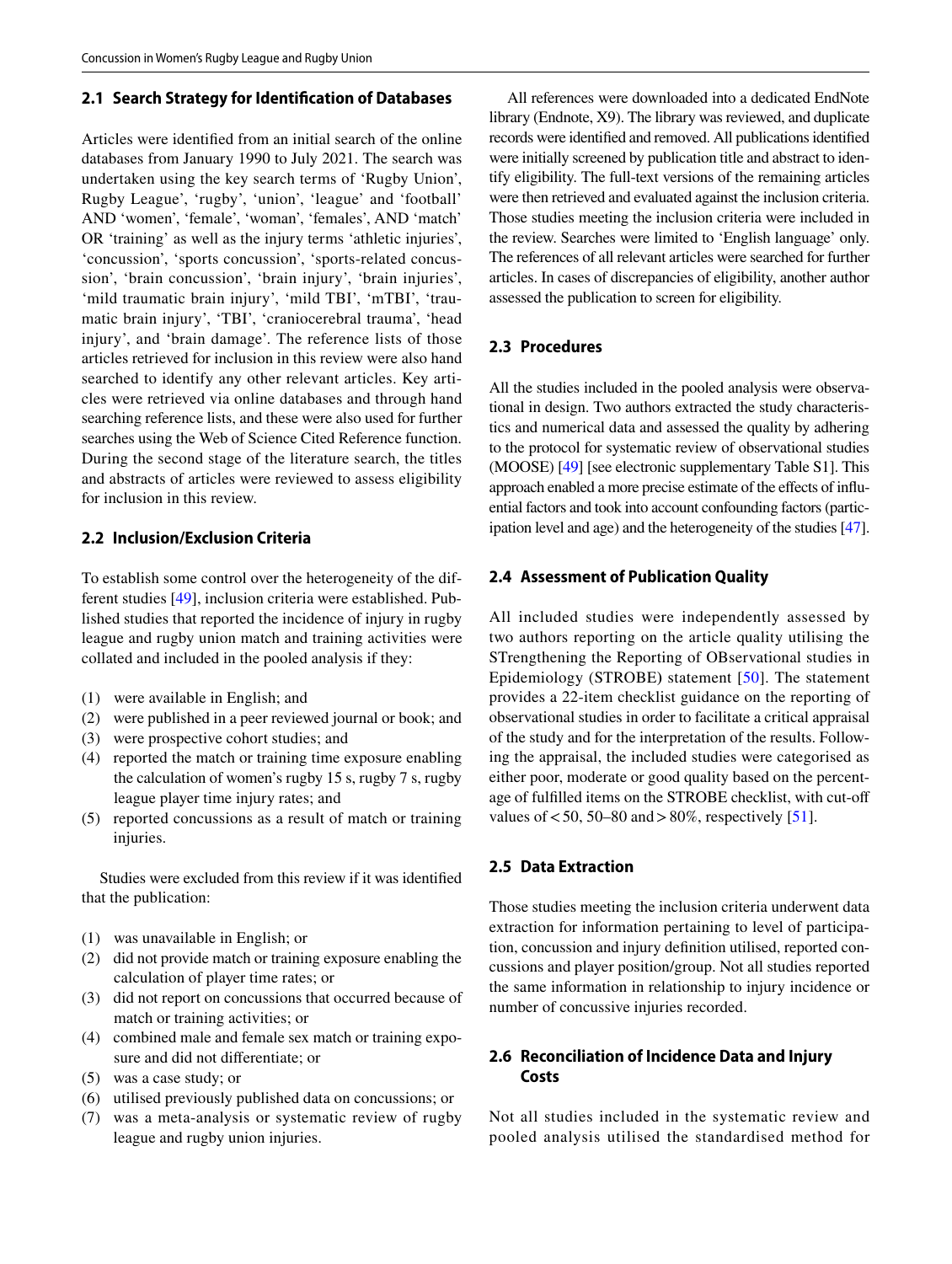injury reporting (i.e., per 1000 h of exposure). As a result, calculations were required to convert some study data to the standardised method for injury reporting to enable pooled analysis to be conducted. The mean costs per concussion injury have been reported in several studies [[52](#page-11-24)[–56](#page-11-25)]. Only two of these studies have specifically reported on the associated costs of women participants [[52,](#page-11-24) [53\]](#page-11-26) but these were from two different reporting periods and had a wide variance in mean costs per concussion injury. More recently, a study reported 10 years of sports-related concussion costs and included female costs per concussion for moderate-to-severe claims (MSCs). This study was utilised to calculate the approximate associated costs for concussion across all the studies included in this review. The reported mean costs for concussions from this study were adjusted for inflation (Reserve Bank inflation adjustor; [https://www.rbnz.govt.nz/monetary](https://www.rbnz.govt.nz/monetary-policy/inflation-calculator)[policy/inflation-calculator](https://www.rbnz.govt.nz/monetary-policy/inflation-calculator)) to 2021 values (rugby union: \$10,741; rugby league: \$12,002) and calculated per reported concussion.

#### **2.7 Injury Defnitions**

To enable meaningful comparisons, the sports injury definitions of the included studies were categorised into broad groups [[57](#page-11-27)]. The definition of an injury is a contentious issue  $[58, 59]$  $[58, 59]$  $[58, 59]$  $[58, 59]$  and there have been many variations on what constitutes a recordable injury. Although there are two broadly accepted definitions (medical treatment and loss-of-time-fully-inclusive) there are advantages and disadvantages to these definitions [[57\]](#page-11-27). The definitions utilised are dependent on what the authors are reporting, such as injuries that result in missed match participation only (semi-inclusive time loss), missed match and training (full-inclusive) or an all-inclusive injury definition [[57](#page-11-27)]. The results of these different definitions is that some papers will report some injuries (time loss in match and training activities) or eliminate them if they did not result on time loss from matches [\[57](#page-11-27), [60](#page-11-30)]. For the purpose of this review, these groups consisted of: (1) *medical attention/ treatment injury* (any injury that requires the assistance of sports medicine personnel with or without time loss from training or completion); (2) *full-inclusive time-loss injury* (any injury that results in time lost from competition and/or training); (3) *semi-inclusive time-loss injury* (any injury that results in time lost from competition only); and (4) *all-inclusive injury* (an injury that requires the assistance of sports medicine personnel and/or that results in time loss from competition and/or training) [[60](#page-11-30)]. All included studies were reviewed to identify any concussion definitions utilised.

#### **2.8 Pooled Analysis of Concussion Incidence**

A pooled analysis of the included studies was undertaken where homogeneity occurred in terms of the injury definition utilised and the reporting of injury incidence was per 1000 match or training hours. This strategy has been previously utilised in rugby 15 s [\[9](#page-10-7), [18,](#page-10-11) [61\]](#page-11-31) and rugby league [[22,](#page-10-14) [43](#page-11-15), [44](#page-11-16)] epidemiological studies to combine the information provided into a single estimate [[46,](#page-11-18) [62](#page-11-32)]. By pooling the data, the information provided can then be statistically reanalysed, providing more precise injury data [\[46\]](#page-11-18).

#### **2.9 Statistical Analyses**

A combined estimate of injuries within a specifc sport through pooled analysis [\[63](#page-11-33)] provides more precise evidence and meaningful information about the sport, while controlling for between-study variation due to individual subcohort characteristics [\[46](#page-11-18)]. Data from the individual studies were combined. Incidence rates and 95% confdence intervals (CIs) were calculated [\[64\]](#page-12-0) where data were available and were reported according to the methodology utilised in the individual studies. Reviewer inter-rater reliability was assessed utilising the Cohen's Kappa (*κ*) statistic. The level of agreement was categorised as none, minimal, weak, moderate, strong and almost perfect, with cut-offs of  $< 0.20$ , 0.21–0.39, 0.40–0.59, 0.60–0.79, 0.80–0.90, and  $> 0.90$ , respectively [[65\]](#page-12-1). The pooled calculation of the incidence of concussion was undertaken to report the incidence per 1000 h and the 95% CIs. To compare between injury rates, risk ratios (RRs) were used. To test for signifcant diferences between studies and player positions, Chi-square goodness-of-ft tests were utilised. All statistics were carried out using the SPSS statistical software packages (IBM SPSS Statistics for Windows, Version 22.0, Armonk, NY: IBM Corp).

## **3 Results**

Sixteen studies [\[10,](#page-10-8) [11,](#page-10-18) [13](#page-10-19)–[16,](#page-10-9) [19,](#page-10-12) [66](#page-12-2)–[74](#page-12-3)] met the inclusion criteria for this review (see Fig. [1](#page-4-0)). Nine of the included studies [[10](#page-10-8), [11](#page-10-18), [13–](#page-10-19)[16,](#page-10-9) [70](#page-12-4), [73,](#page-12-5) [74](#page-12-3)] reported on women's rugby 15 s match injuries, four studies  $[66–68, 72]$  $[66–68, 72]$  $[66–68, 72]$  $[66–68, 72]$  $[66–68, 72]$  $[66–68, 72]$  reported on women's rugby 7 s, two studies [[19](#page-10-12), [69](#page-12-8)] reported on women's rugby league, and two studies [[14,](#page-10-20) [71](#page-12-9)] reported on women's rugby 15 s training injuries. Although included in the review, some studies were excluded from the pooled analysis. One of these studies  $[15]$  $[15]$  $[15]$  combined both rugby 15 s and rugby 7 s, while another study [[16\]](#page-10-9) only reported the number of concussions. Three studies [[14,](#page-10-20) [15](#page-10-21), [73](#page-12-5)] utilised the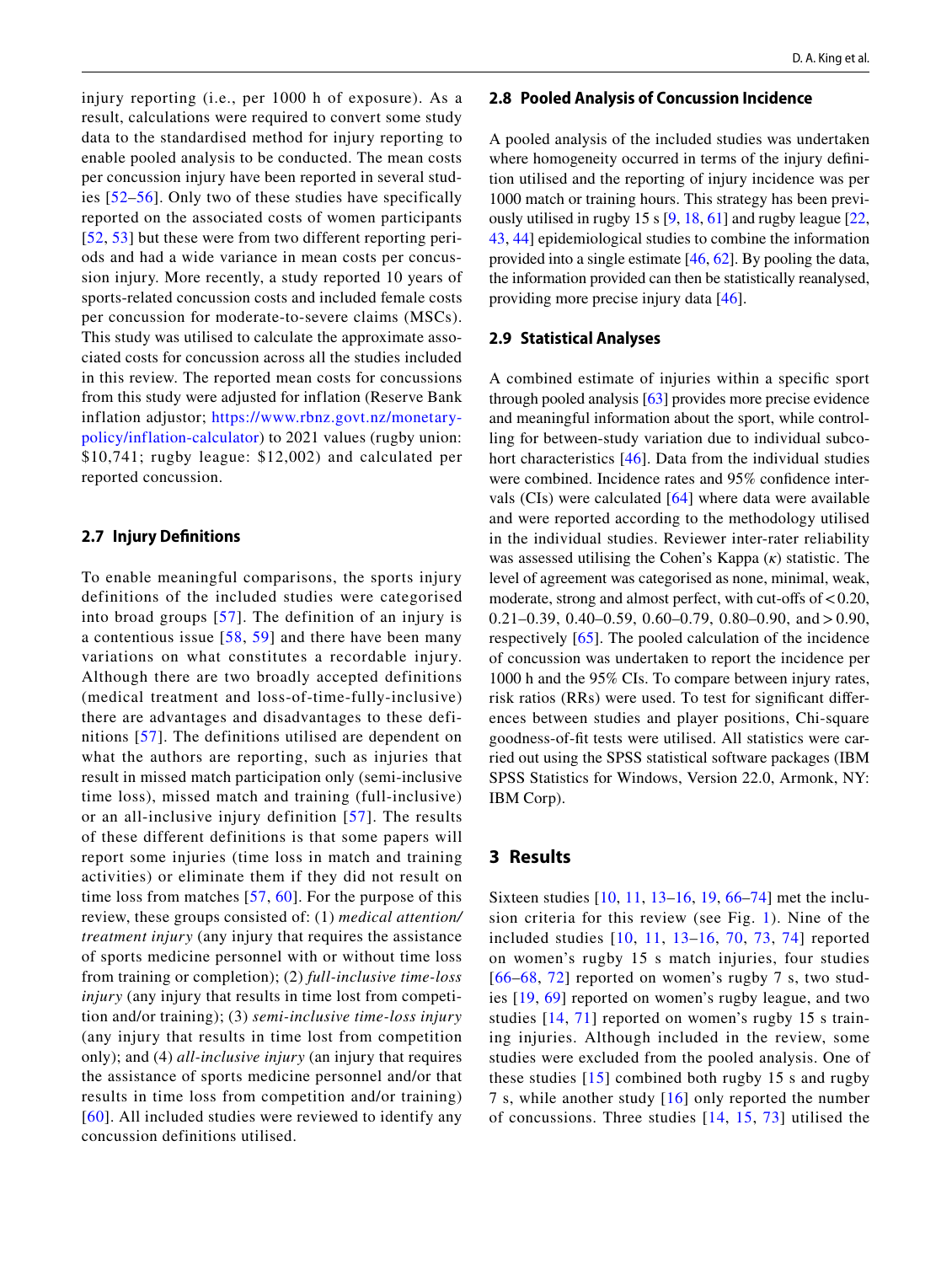<span id="page-4-0"></span>**Fig. 1** PRISMA 2020 [\[48\]](#page-11-20) flow diagram for the identification, screening, eligibility, and inclusion of studies for the pooled analysis of match and training women's rugby league and rugby union concussion injuries. *PRISMA* Preferred Reporting Items for Systematic Reviews and Meta-Analyses



athlete exposures (AEs) rate and two of these three studies [\[15,](#page-10-21) [73\]](#page-12-5) reported on match injuries. Other studies were reviewed but were excluded as they were not peer reviewed [[75](#page-12-10)–[77](#page-12-11)], reported on a specific injury  $[67, 78-85]$  $[67, 78-85]$  $[67, 78-85]$ , did not stratify the results by sex [[86](#page-12-15)[–90\]](#page-12-16), did not report concussions [[12](#page-10-22)] or exposure rates [[91](#page-12-17)], assessed injuries as a result of foul play [\[92](#page-12-18)], utilised a self-reporting survey [[87](#page-12-19), [92,](#page-12-18) [93](#page-12-20)], reported on the costs [\[52–](#page-11-24)[55,](#page-11-34) [94](#page-12-21), [95](#page-12-22)], reported previously included data [[6](#page-10-4), [67,](#page-12-12) [68](#page-12-6), [96](#page-12-23)–[99](#page-12-24)], or were reviews [\[1,](#page-10-0) [3,](#page-10-23) [4,](#page-10-1) [9,](#page-10-7) [100](#page-12-25)–[102\]](#page-13-0). Reviewer inter-rater reliability was assessed as strong  $(k = 0.84; p < 0.0001)$ between two of the reviewers. All the studies included in this review were considered to be of moderate quality [\[51](#page-11-23)].

More than half of the studies (62.6%) utilised either an all-inclusive  $[10, 13-15, 68]$  $[10, 13-15, 68]$  $[10, 13-15, 68]$  $[10, 13-15, 68]$  $[10, 13-15, 68]$  $[10, 13-15, 68]$  $[10, 13-15, 68]$  $[10, 13-15, 68]$  $[10, 13-15, 68]$  or fully-inclusive  $[11, 66, 6]$  $[11, 66, 6]$  $[11, 66, 6]$  $[11, 66, 6]$ [67,](#page-12-12) [70,](#page-12-4) [71](#page-12-9)] injury defnition. Upon pooling the data, the

all-inclusive injury defnition resulted in a concussion incidence of 1.0 (95% CI 0.7–1.4) per 1000 match hours for rugby 15 s, whereas the fully-inclusive injury defnition resulted in a concussion incidence of 3.6 (95% CI 1.4–9.7) per 1000 match hours. For rugby 7 s, the allinclusive injury defnition resulted in a concussion incidence of 7.7 (95% CI 6.0–9.8) per 1000 match hours, whereas the fully inclusive concussion incidence was 12.7 (95% CI 8.4–19.3) per 1000 match hours. Less than one-fifth  $(18.8\%)$  of the studies  $[16, 72, 74]$  $[16, 72, 74]$  $[16, 72, 74]$  $[16, 72, 74]$  $[16, 72, 74]$  $[16, 72, 74]$  utilised a semi-inclusive injury defnition but they did not provide exposure hours and could not be pooled. Two studies [\[69,](#page-12-8) [73\]](#page-12-5) did not report an injury defnition and one study [[19\]](#page-10-12) utilised a medical attention/treatment injury defnition. Although all the studies did report on concussion, only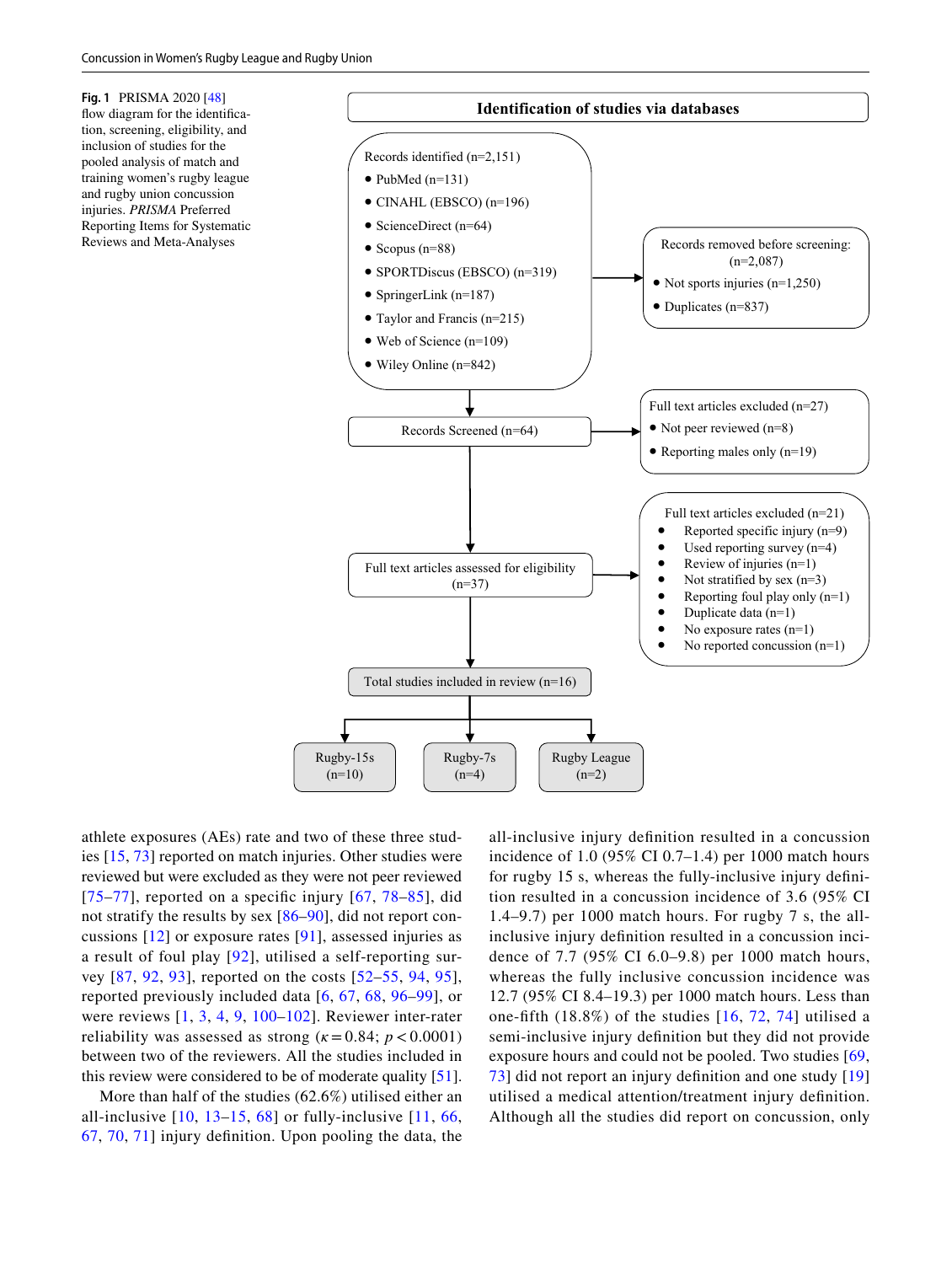two studies [\[15,](#page-10-21) [70](#page-12-4)] provided a defnition for the identifcation of a concussive injury.

The studies reporting rugby 15 s match injury concussion data were drawn from 23,772 match exposure hours (professional: 2300 match hours; amateur/national/collegiate: 21,472 match hours), 7440 player game hours, 76,073 AEs and studies reporting rugby 15 s. Training injury concussion data were drawn from 3339.5 training exposure hours and 23,746 AEs (see Table [1](#page-6-0)). Studies reporting rugby 7 s match injury concussion data were drawn from 10,705 match hours, and studies reporting on women's rugby league match injuries were drawn from 484.8 match exposure hours.

The pooled analysis concussion injury incidence for womens rugby 15 s match injuries was 2.8 (95% CI 2.1–3.4) per 1000 match hours (see Table [1\)](#page-6-0). Although women's World Cup rugby 15 s recorded a higher pooled concussion incidence rate than amateur rugby 15 s (RR 1.3, 95% CI 0.6–2.7;  $p = 0.5015$ ), this was not significant. Amateur women's rugby 15 s reported a higher incidence of concussion (16.1 [95% CI 8.4–31.0] per 1000 match hours) than World Cup (RR 4.8, 95% CI 1.5–15.6; *p*=0.0037), national (RR 6.1, 95% CI 1.9–19.7; *p*=0.0006) and collegiate (RR 10.2, 95% CI 4.8–21.7; *p*<0.0001) rugby 15 s levels of participation.

The pooled concussion incidence of rugby 7 s was 8.9 (95% CI 7.1–10.7) per 1000 match hours. Participants at the elite level of women's rugby 7 s participation recorded a higher concussion incidence (16.5 [95% CI 12.5–20.5] per 1000 match hours) than the amateur/elite candidate (RR 2.0, 95% CI 1.3–3.3; *p*=0.0038) level of participation. There was a fourfold diference in the pooled incidence of concussion in women's rugby league (RR 4.53, 95% CI 1.8–11.3;  $p=0.0001$ ) when compared with women's rugby 15 s, and a ninefold increase in the risk of concussion in women's rugby 15 s match activities (RR 9.3, 95% CI 1.29–66.78;  $p=0.0070$ ) when compared with women's rugby 15 s training activities. The total estimated costs for the concussions reported was New Zealand dollars (NZ\$) \$2,358,584. More than one-third (39.4%; NZ\$1,020,395) of the estimated total costs were attributed to women's rugby 7 s, while women's rugby 15 s total estimated costs were slightly less (27.4%; NZ\$708,906).

Only four studies [\[11](#page-10-18), [66–](#page-12-2)[68\]](#page-12-6) reported player position for concussion (see Table [2](#page-7-0)). Although backs recorded more concussions than forwards in women's World Cup (RR 0.9, 95% CI 0.1–6.2; *p*=0.8927) and rugby 7 s (RR 1.0, 95% CI 0.7–1.5;  $p = 0.9279$ ), these differences were not signifcant. Elite rugby 7 s forwards recorded more concussions (17.2 [95% CI 11.9–24.7] per 1000 match hours) than forwards at the women's World Cup (RR 5.0, 95% CI 1.2–21.1;  $p = 0.0138$ ) and amateur/elite candidate rugby 7 s participants (RR 2.8, 95% CI 1.2–6.3; *p*=0.0130). Elite backs at the rugby 7 s level of participation (12.8 [95% CI 9.7–16.8] per 1000 match hours) recorded more concussions than backs at the amateur/elite candidates (RR 4.1, 95% CI 1.0–17.0;  $p = 0.0349$ ) level of participation but this was not significant. Of the studies that reported player positions, backs recorded higher pooled estimated costs for women's rugby union concussions (NZ\$271,572 vs. NZ\$210,084).

Five studies [[67,](#page-12-12) [68](#page-12-6), [70–](#page-12-4)[72\]](#page-12-7) reported injury burden (see Table [3\)](#page-8-0). At the amateur level of rugby 15 s match participa-tion [[70\]](#page-12-4), the concussive injury burden was  $28.9 \pm 3.7$  days. For rugby 7 s, the concussive injury burden ranged from 36.7 (20.8–52.6) days [\[67\]](#page-12-12) to 37.0 (19.7–54.3) days [[68](#page-12-6)] and 9 days per 1000 player hours [\[72\]](#page-12-7). For amateur women's rugby 15 s training [[71\]](#page-12-9), the concussive injury burden was 30 days.

## **4 Discussion**

The aim of this review was to examine the incidence of concussion in rugby union and rugby league match play and training, across all levels of play for women. While recent reviews [\[3,](#page-10-23) [103\]](#page-13-1) have reported concussion incidence in rugby league for men, no pooled analysis for women has previously been undertaken. The current pooled analysis incorporates both match and training concussion injuries at levels of participation from collegiate to world championships.

On review of the studies for inclusion, three studies [[67,](#page-12-12) [68](#page-12-6), [99\]](#page-12-24) reporting on rugby 7 s were identifed as reporting similar data, and some values could not be calculated given the data provided. The lead author was contacted for clarifcation of the results provided in the articles. As a result of the replies from the author, only one study [\[68](#page-12-6)] was included in the analysis as this study covered the other two previously published studies [[67](#page-12-12), [99](#page-12-24)]. The number of concussions reported were differentiated into time loss  $(n=15)$  and medical attention  $(n=6)$  concussion injuries, with a definition of  $> 1$  day absent for any concussion, not just seen by medical staff for medical attention (personal email dated 7 August 2020). It is not clear whether the six concussions that were assessed and did not result in time loss were suspected concussions that did not go on to have a medically confrmed diagnosis or if these were confrmed concussions that returned to full participation on the same day of injury.

#### **4.1 Injury‑Related Costs for Concussion**

In a review of the associated costs of sport-related concussion in fve sports in New Zealand over a 10-year period (2001–2011) [\[55](#page-11-34)], there were 1330 Accident Compensation Corporation (ACC) moderate-to-severe injury claims (MSCs) costing a total of \$13,039,416, or \$9804 per claim. The costs for the concussions recorded in this study [\[55](#page-11-34)] were classifed as MSCs, meaning the injury required additional fnancial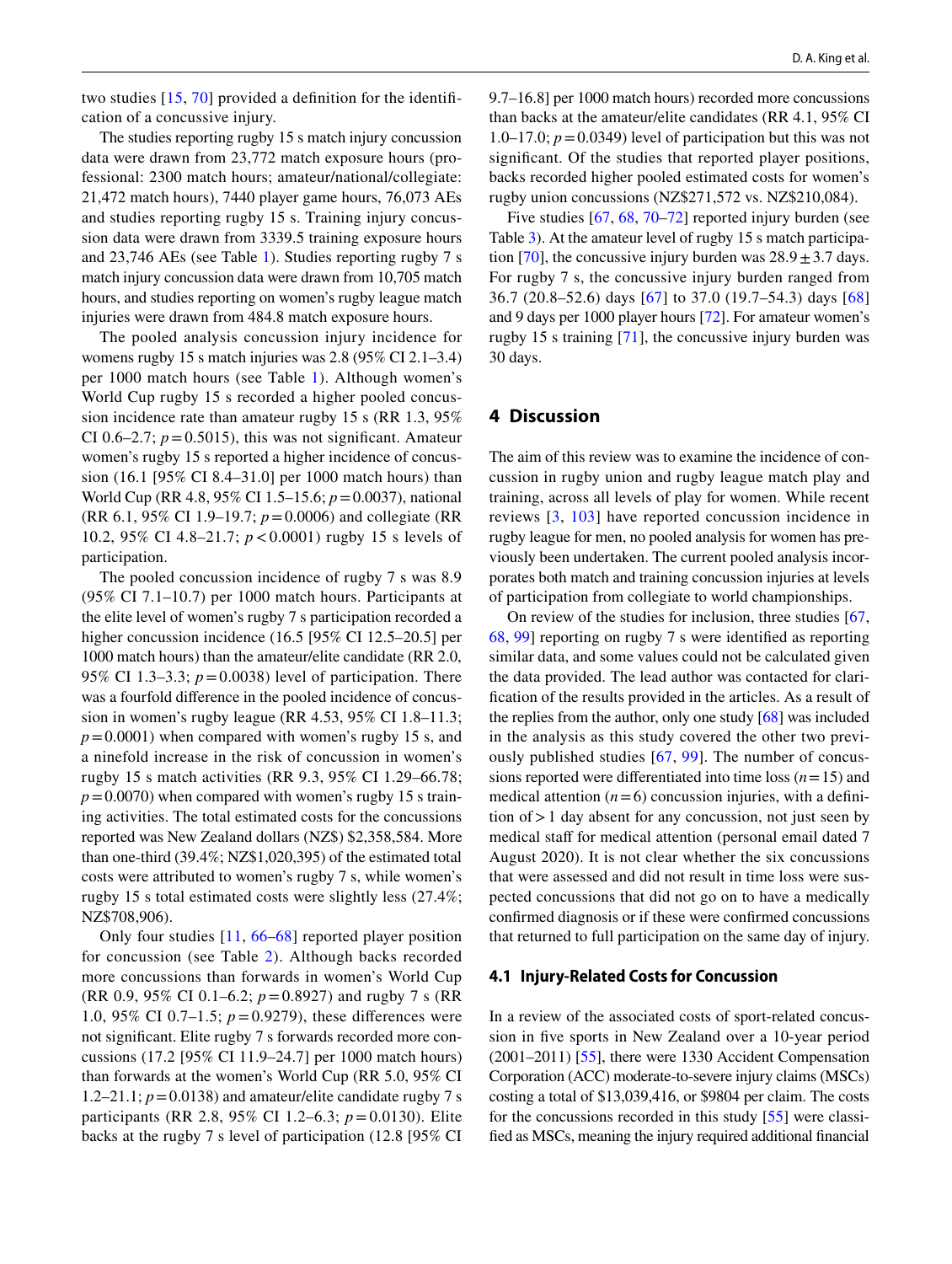<span id="page-6-0"></span>Table 1 Pooled analysis of concussions in women's rugby 15 s, rugby 7 s and rugby league for match and training exposure activities according to participation level, by total exposure hours, number of concussions reported and rate per 1000 h or AEs with 95% confdence intervals and estimated costs

| Activity and level of participation                            | Exposure hours                  | Concussion no   | IR (95% CI)                      | Estimated costs <sup>®</sup> |
|----------------------------------------------------------------|---------------------------------|-----------------|----------------------------------|------------------------------|
| <b>Rugby Union</b>                                             |                                 |                 |                                  |                              |
| Match concussion injuries reported per 1000 match/player hours |                                 |                 |                                  |                              |
| Women's rugby 15 s                                             |                                 |                 |                                  |                              |
| World Cup                                                      |                                 |                 |                                  |                              |
| Schick et al. [10]                                             | 1200                            | 4               | 3.3 $(1.3-8.9)^b$                | \$42,964                     |
| Taylor et al. [11]                                             | 1100                            | 4               | 3.6 $(1.4-9.7)^{b}$              | \$42,964                     |
| Pooled World Cup                                               | 2300                            | 8               | $3.5(1.7-7.0)$                   | \$85,928                     |
| National                                                       |                                 |                 |                                  |                              |
| Carson et al. [13]                                             | 1513                            | 4               | $2.6 (1.0 - 7.0)^{b}$            | \$42,964                     |
| Amateur domestic                                               |                                 |                 |                                  |                              |
| King et al. [70]                                               | 559                             | 9               | 16.1 $(8.4-31.0)^{c,d,e,f}$      | \$96,669                     |
| All Ireland League                                             |                                 |                 |                                  |                              |
| Yeomans et al. [74]                                            | 3620                            | $20\,$          | 5.5 $(3.1-7.9)^{b}$              | \$214,820                    |
| Collegiate                                                     |                                 |                 |                                  |                              |
| Kerr et al. [14]                                               | 15,780                          | 25              | $1.6 (1.1–2.3)^{b}$              | \$268,525                    |
| Amateur rugby 15 s pooled                                      | 21,472                          | 58              | $2.1(1.5-2.8)$                   | \$622,978                    |
| Rugby 15 s pooled                                              | 23,772                          | 66              | $2.8 (2.1 - 3.4)^{g,h}$          | \$708,906                    |
| Women's rugby 7 s                                              |                                 |                 |                                  |                              |
| Amateur/elite candidate                                        |                                 |                 |                                  |                              |
| Lopez et al. [67]                                              | 2591                            | $21^{\dagger}$  | 8.1 $(5.3-12.4)^{i,j}$           | \$225,561                    |
| Under 19                                                       |                                 |                 |                                  |                              |
| Lopez et al. $[68]$                                            | 454                             | 3               | $6.6(0.0-14.1)^{j}$              | \$32,223                     |
| Elite 8-season                                                 |                                 |                 |                                  |                              |
| Fuller and Taylor [66]                                         | 3938                            | 65              | 16.5 $(12.5-20.5)^{j,k}$         | \$698,165                    |
| Elite Australian                                               |                                 |                 |                                  |                              |
| Toohey et al. [72]                                             | 3722                            | 6               | $1.6 (0.3 - 2.9)^{i,j,k,l}$      | \$64,446                     |
| <b>Rugby 7 s pooled</b>                                        | 10,705                          | 95              | $8.9 (7.1 - 10.7)^{m,n,o}$       | \$1,020,395                  |
| Match concussion injuries reported in another format           |                                 |                 |                                  |                              |
| Women's rugby 15 s                                             |                                 |                 |                                  |                              |
| Collegiate                                                     |                                 |                 |                                  |                              |
| Langevin et al. [73]                                           | 1199 $AEs^p$                    | 4 <sup>p</sup>  | 3.3 (0.1–6.6) per 1000 $AEs^p$   | \$42,964                     |
| High school                                                    |                                 |                 |                                  |                              |
| Collins et al. [16]                                            | NR                              | 11 <sup>p</sup> | Unable to calculate              | \$118,151                    |
| Combination of rugby 15 s and rugby 7 s data                   |                                 |                 |                                  |                              |
| Peck et al. $[15]$                                             | $68,633 \text{ AES}^{\text{p}}$ | 30 <sup>p</sup> | 0.4 (0.3-0.6) per 10,000 $AEs^p$ | \$322,230                    |
| Training concussion injuries reported per 1000 training hours  |                                 |                 |                                  |                              |
| Women's rugby 15 s                                             |                                 |                 |                                  |                              |
| Amateur domestic                                               |                                 |                 |                                  |                              |
| King et al. [71]                                               | 3339.50                         | $\mathbf{1}$    | $0.3(0.0-2.1)$                   | \$10,741                     |
| Training concussion injuries reported in another format        |                                 |                 |                                  |                              |
| Collegiate                                                     |                                 |                 |                                  |                              |
| Kerr et al. [14]                                               | 23,746 AEs                      | 7               | $0.3$ (0.1–0.6) per 1000 AEs     | \$75,187                     |
| <b>Rugby League</b>                                            |                                 |                 |                                  |                              |
| Match concussion injuries reported per 1000 match/player hours |                                 |                 |                                  |                              |
| National tournament                                            |                                 |                 |                                  |                              |
| King and Gabbett [19]                                          | 329.2                           | 2               | $6.1(1.5-24.3)$                  | \$24,004                     |
| Amateur club                                                   |                                 |                 |                                  |                              |
| King et al. [69]                                               | 155.6                           | 3               | $19.3(6.2 - 59.8)$               | \$36,006                     |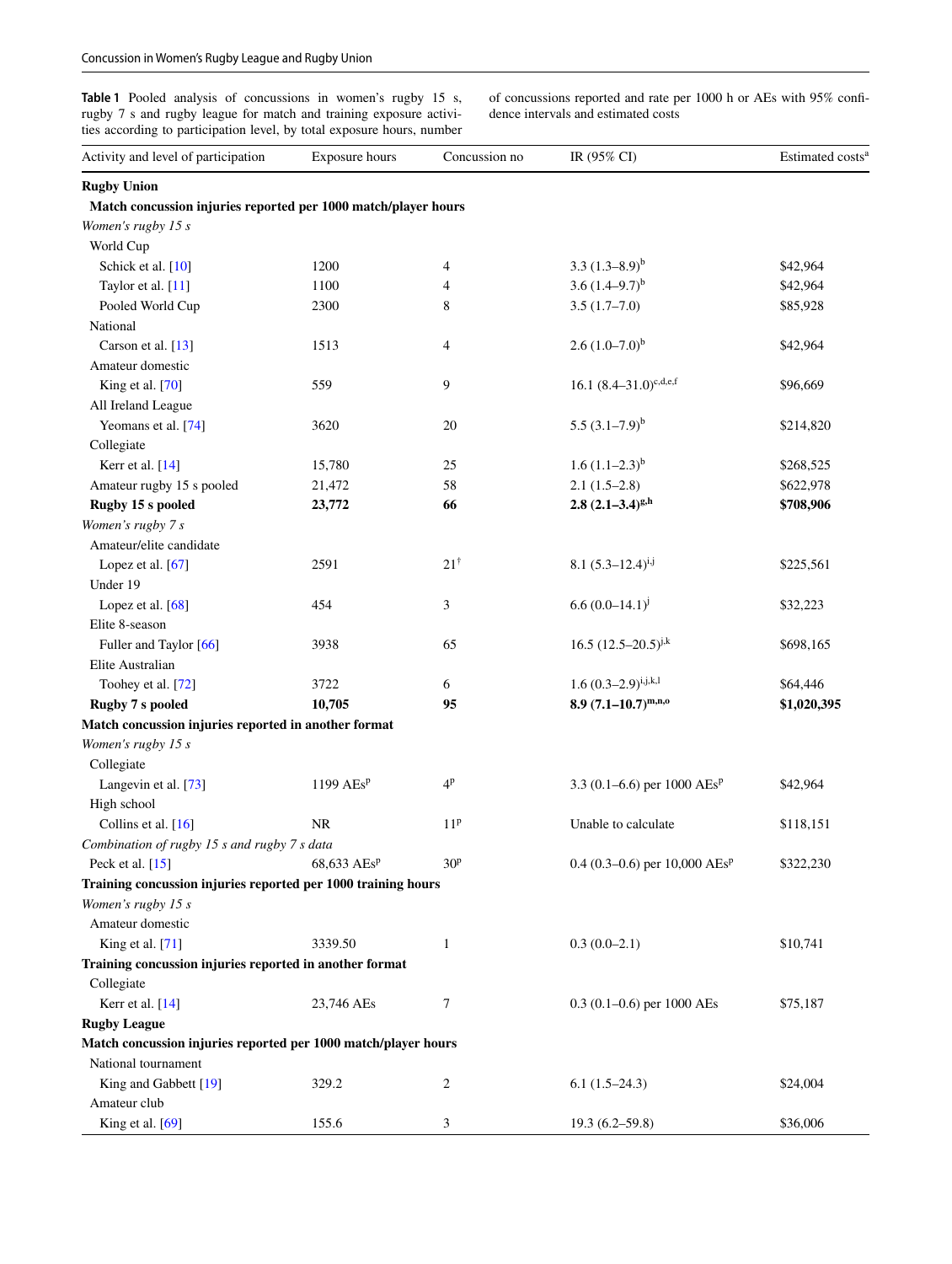#### **Table 1** (continued)

| Activity and level of participation                                                                               | Exposure hours | Concussion no | IR $(95\% \text{ CI})$      | Estimated costs <sup>a</sup> |  |  |  |
|-------------------------------------------------------------------------------------------------------------------|----------------|---------------|-----------------------------|------------------------------|--|--|--|
| <b>Rugby league pooled</b>                                                                                        | 484.8          | 5             | $10.3$ $(4.3-24.8)^{m,n,0}$ | \$60,010                     |  |  |  |
| <i>IR</i> incidence rate, <i>CI</i> confidence interval, <i>AEs</i> athlete exposures, <i>NR</i> not reported     |                |               |                             |                              |  |  |  |
| <sup>a</sup> Costs are reported in New Zealand dollars (NZ\$) based on the average cost per concussion claim [55] |                |               |                             |                              |  |  |  |
| <sup>b</sup> Significant difference ( $p < 0.05$ ) vs. Amateur                                                    |                |               |                             |                              |  |  |  |
| <sup>c</sup> Significant difference ( $p < 0.05$ ) vs. National                                                   |                |               |                             |                              |  |  |  |
| <sup>d</sup> Significant difference ( $p$ <0.05) vs. World Cup                                                    |                |               |                             |                              |  |  |  |
| <sup>e</sup> Significant difference ( $p < 0.05$ ) vs. All Ireland League                                         |                |               |                             |                              |  |  |  |
| <sup>f</sup> Significant difference ( $p < 0.05$ ) vs. Collegiate                                                 |                |               |                             |                              |  |  |  |
| <sup>g</sup> Significant difference ( $p$ <0.05) vs. Rugby 7 s Pooled                                             |                |               |                             |                              |  |  |  |
| <sup>h</sup> Significant difference ( $p$ <0.05) vs. Rugby League Pooled                                          |                |               |                             |                              |  |  |  |
| <sup>1</sup> Significant difference ( $p < 0.05$ ) vs. Rugby 7 s Elite 8 Season                                   |                |               |                             |                              |  |  |  |
| <sup>j</sup> Significant difference ( $p < 0.05$ ) vs. Rugby 7 s Australian                                       |                |               |                             |                              |  |  |  |
| <sup>k</sup> Significant difference ( $p < 0.05$ ) vs. Rugby 7 s Amateur/Elite                                    |                |               |                             |                              |  |  |  |
| <sup>1</sup> Significant difference ( $p < 0.05$ ) vs. Rugby 7 s Under 19                                         |                |               |                             |                              |  |  |  |
| "Significant difference ( $p < 0.05$ ) vs. Rugby 15 s Pooled World Cup                                            |                |               |                             |                              |  |  |  |
| <sup>n</sup> Significant difference ( $p < 0.05$ ) vs. Rugby 15 s Pooled Amateur                                  |                |               |                             |                              |  |  |  |
| <sup>o</sup> Significant difference ( $p$ <0.05) vs. Rugby 15 s Pooled                                            |                |               |                             |                              |  |  |  |
| <sup>p</sup> Combined match and practice exposures                                                                |                |               |                             |                              |  |  |  |

<span id="page-7-0"></span>**Table 2** Concussions reported for women's rugby 15 s and rugby 7 s for forwards and backs, by total exposure hours, number of concussions reported and rate per 1000 h or AEs with 95% confdence intervals

|                         | Forwards         |       | Estimated costs <sup>a</sup> | <b>Backs</b> |                  |       | Estimated costs <sup>a</sup> |           |
|-------------------------|------------------|-------|------------------------------|--------------|------------------|-------|------------------------------|-----------|
|                         | $\boldsymbol{n}$ | Hours | IR $(95\% \text{ CI})$       |              | $\boldsymbol{n}$ | Hours | IR $(95\%$ CI)               |           |
| Rugby 15 s              |                  |       |                              |              |                  |       |                              |           |
| Women's World Cup       |                  |       |                              |              |                  |       |                              |           |
| Taylor et al. $[11]$    | $\overline{2}$   | 587   | $3.4(0.9-13.6)^b$            | \$21,482     | 2                | 513   | $3.9(1.0-15.6)^{b}$          | \$21,482  |
| Rugby 7 s               |                  |       |                              |              |                  |       |                              |           |
| Elite 8 season          |                  |       |                              |              |                  |       |                              |           |
| Fuller and Taylor [66]  | 29               | 1688  | 17.2 $(11.9-24.7)^{c,d}$     | \$311,489    | 36               | 2250  | $16.0 (11.5 - 22.2)^c$       | \$386,676 |
| Under $19s$             |                  |       |                              |              |                  |       |                              |           |
| Lopez et al. $[68]$     | 3                | 194   | $15.5(5.0-47.9)$             | \$32,223     | $\mathbf{1}$     | 260   | $3.8(0.5-27.3)$              | \$10,741  |
| Amateur/elite candidate |                  |       |                              |              |                  |       |                              |           |
| Lopez et al. $[67]$     | 7                | 1111  | 6.3 $(3.0-13.2)^{b}$         | \$75,187     | 14               | 1480  | $9.5(5.6 - 16.0)$            | \$150,374 |
| Pooled rugby 7 s total  | 39               | 2993  | $13.0(9.5-17.8)$             | \$418,899    | 51               | 3990  | $12.8(9.7-16.8)$             | \$547,791 |
| <b>Pooled total</b>     | 41               | 3580  | $11.5(8.4-15.6)$             | \$440,381    | 53               | 4503  | $11.8(9.0-15.4)$             | \$569,273 |

*n* number, *IR* incidence rate, *CI* confdence interval, *AEs* athlete exposures

<sup>a</sup>Costs are reported in New Zealand dollars (NZ\$) based on the average cost per concussion claim [[55](#page-11-34)]

<sup>b</sup>Significant difference  $(p < 0.05)$  vs. Rugby 7 s Elite 8 season

<sup>c</sup>Significant difference ( $p$ <0.05) vs. World Cup level

<sup>d</sup>Significant difference  $(p < 0.05)$  vs. Amateur/Elite candidate

support for treatment, loss of earnings and related medical costs [\[104,](#page-13-2) [105](#page-13-3)]. This is not an indication of the injury severity but gives an indication of the impact that the injury has on the person's life. The costs do not include presentations to a hospital as these are covered by bulk payments made by ACC to the hospitals. Rugby union recorded the highest total costs (\$6,252,870) but rugby league recorded the highest mean cost per claim (\$25,545). When female claims and costs were separated, female rugby union concussion cost a total of \$608,215, with a mean cost of \$9078, while female rugby league cost less at \$121,732 but had a higher mean cost per claim (\$10,144). When adjusted for infation (Reserve Bank infation adjustor;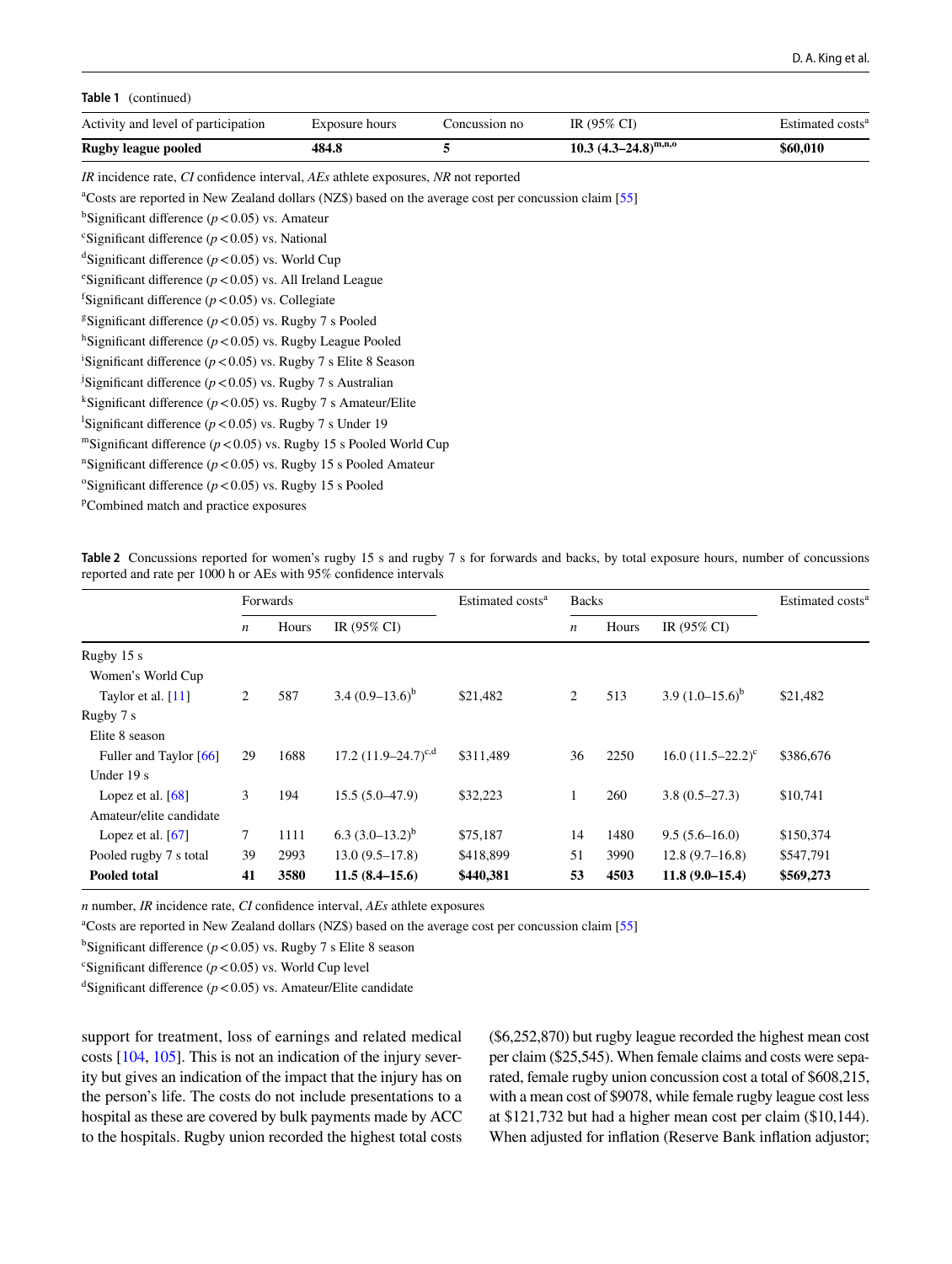<span id="page-8-0"></span>**Table 3** Injury burden reported for women's rugby 15 s and rugby 7 s studies, by mean days lost and 95% confdence interval or standard deviation

|                     | <b>Forwards</b>             | <b>Backs</b>                | Total                          |
|---------------------|-----------------------------|-----------------------------|--------------------------------|
|                     | [mean $(95\% \text{ CI})$ ] | [mean $(95\% \text{ CI})$ ] | [mean $(95\% \text{ CI})$ /SD] |
| Rugby 15 s match    |                             |                             |                                |
| Amateur             |                             |                             |                                |
| King et al. $[70]$  |                             |                             | $28.9 \pm 3.7$                 |
| Rugby 7s            |                             |                             |                                |
| Amateur             |                             |                             |                                |
| Lopez et al. $[67]$ | $52.3(3.7-101.0)$           | $29.5(15.1 - 43.8)$         | $36.7(20.8 - 52.6)$            |
| Elite               |                             |                             |                                |
| Lopez et al. $[68]$ | 24                          | $41.3(21.3-61.4)$           | $37.0(19.7 - 54.3)$            |
| Rugby 15 s training |                             |                             |                                |
| Amateur             |                             |                             |                                |
| King et al. $[71]$  |                             |                             | 30.0                           |
| Pooled              | $38.2 \pm 20.0$             | $35.4 \pm 8.3$              | $33.2 \pm 4.3$                 |

*CI* confdence interval, *SD* standard deviation

[https://www.rbnz.govt.nz/monetary-policy/inflation-calcu](https://www.rbnz.govt.nz/monetary-policy/inflation-calculator) [lator\)](https://www.rbnz.govt.nz/monetary-policy/inflation-calculator), the costs were \$719,645 (\$10,741 per claim) for rugby union and \$114,034 (\$12,002 per claim) for rugby league. However, these costs were only for those concussive injuries that were seen more than once for further management and included additional fnancial support for treatment, loss of earnings and related medical costs [[104,](#page-13-2) [105](#page-13-3)]. Given these average costs, the concussions reported in this review would equate to approximately \$2,358,584 (rugby union: \$2,298,574; rugby league \$60,010), with concussions to backs costing more (\$569,273 vs. \$440,381) when compared with forwards.

The diferences in the costs between rugby league and rugby union may be related to the period when the study was conducted and how concussion was identifed and managed. With the increased awareness of the effects of concussion, players may be seeking medical assistance earlier and this may be refected in the costs reported. Ongoing research reporting on the costs of concussions in rugby union and rugby league is warranted to identify the costs of these injuries.

### **4.2 Concussion Injury Burden**

The fnding that the mean injury burden (days lost) varied by participation level may be more refective of the level of medical support provided, with female participation having minimal or no medical support available at the sideline, at all participation levels. Of the studies included in this review, the mean injury burden (days lost) for concussions, when pooled together, was 33 days, which was similar to a previous study [[30](#page-11-35)] where the majority (77%) of concussions (male and female) took 28 days to recover and females had a 43–48% longer recovery time when compared with males. This is considerably longer than the 7- to 10-day expected timeframe outlined in the Concussion in Sport Consensus (CISC) statement for 80–90% of all concussions [\[106](#page-13-4)[–108](#page-13-5)].

These longer recovery times indicate that the CISC guidance may need to be updated, include a breadth of sport-related concussion studies, and consider sex-specifc recommendations. Further research is warranted to better understand concussion recovery in female athletes and the identifcation of tailored treatments for female concussions [\[40](#page-11-12)].

## **4.3 Male Versus Female Diferences in Concussion**

In a recent study [\[109](#page-13-6)] reporting on diferences between male and female student athletes, the incidence of concussion was notably higher in female participants in sex-comparable sports (i.e., male and female teams play under the same rules and with the same equipment) and these concussions were more severe when compared with male participants. However, there is a paucity of studies reporting women's rugby 15 s, rugby 7 s and rugby league when compared with male participation in these sporting codes. In examining symptom cluster discrepancies between male and female athletes, both at baseline and post-concussive event [[34](#page-11-6), [110](#page-13-7), [111\]](#page-13-8), it was reported that female athletes experienced more symptoms than male athletes. In a recent study [[109](#page-13-6)], it was identifed that females had notably higher scores in three of the concussion symptom clusters (migraine, cognitive and neuropsychiatric) in the acute concussion phase and at follow-up when compared with males. The cognitive and migraine clusters are classic symptoms of concussion [\[112\]](#page-13-9), whereas the neuropsychiatric symptom cluster (irritability, nervousness, sadness, feeling more emotional) is less traditional and has a reported insidious efect on daily living and recovery [\[113](#page-13-10)]. Females have been reported to have a higher risk of mood disturbances after a concussive injury [\[109](#page-13-6)]. It has been recommended that sex-based considerations for managing concussion risk may be necessary to prevent further widening of the gap in concussion incidence between male and female sports participants [\[109](#page-13-6)].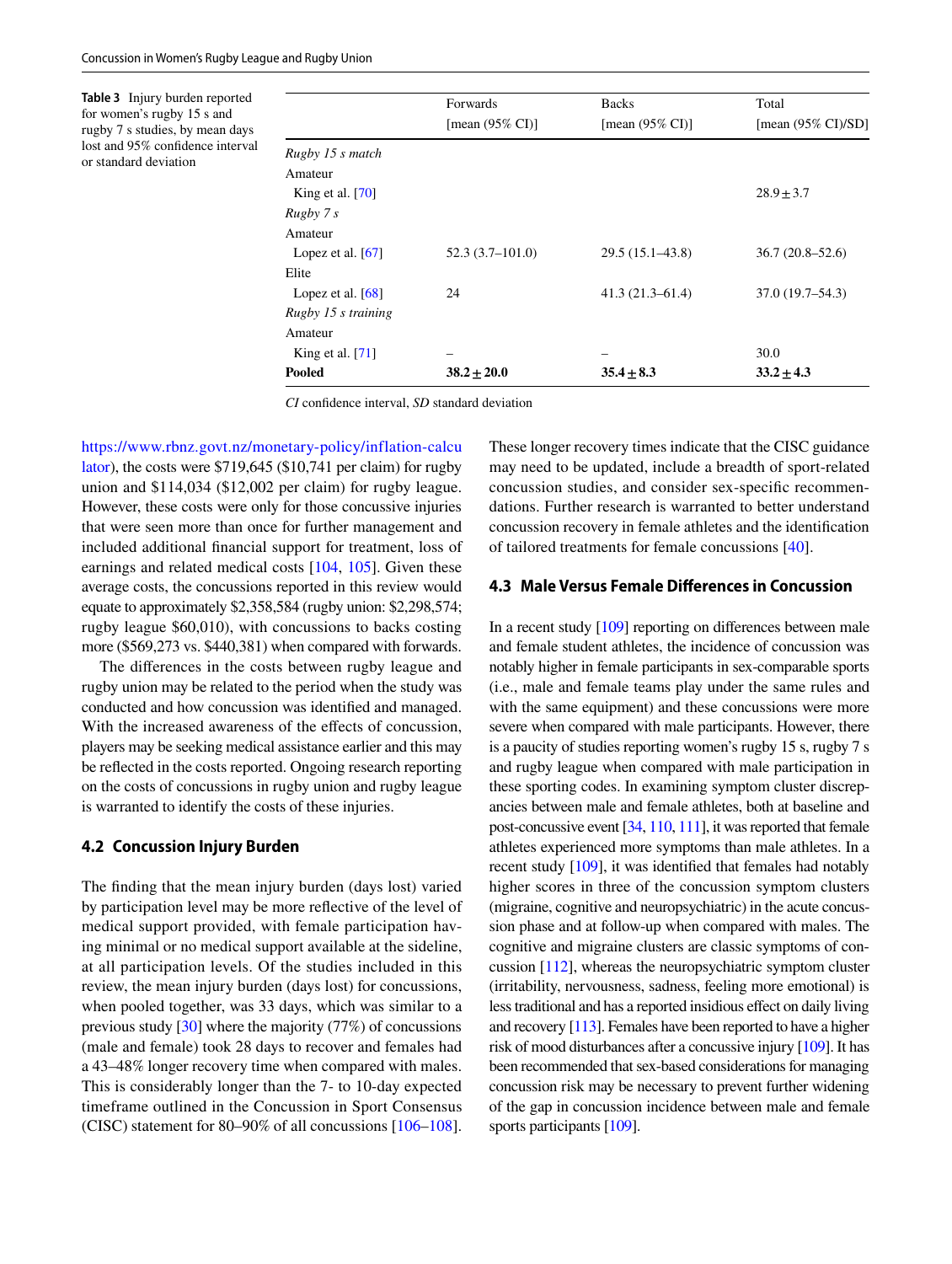#### **4.4 Cause of Injury**

In a study reporting on male and female athletes between the ages of 5 and 19 years [\[91](#page-12-17)], rugby union accounted for 5.6% (*n*=721) of brain injuries. The primary mechanisms for a concussion occurring in females in rugby union were being tackled or tackling another player (51.7%), head-to-head collisions (7.3%) and head-to-knee collisions (5.1%). This was similar to another study reporting on women's amateur rugby 15 s [[96](#page-12-23)], where the majority (88%) of concussions occurred in the tackle (tackler: 11%; ball carrier: 77%) and only 11% of the concussions occurred in the ruck situation, and the exact mechanism of injury was not reported. One study [[14\]](#page-10-20) comparing both male and female rugby 15 s participants reported an incidence of 2.2 per 1000 match hours and 1.6 per 1000 match hours for males and females, respectively. The results of this study were consistent with another study reporting on the injury risk associated with tackling in rugby 15 s [[114\]](#page-13-11).

## **4.5 Injury Defnition**

As previously identifed, what constitutes a reliable and accurate injury defnition remains a contentious issue [\[58,](#page-11-28) [59](#page-11-29)] and this can be seen by the diferent types of injury defnitions reported in this review. Injury defnition and exposure heterogeneity can limit interstudy comparability, and this was evident with three studies not reporting exposure rates and three studies reporting a diferent exposure rate (AE). Although more than half of the included studies  $[10, 10]$  $[10, 10]$  $[10, 10]$ [11](#page-10-18), [13–](#page-10-19)[15,](#page-10-21) [66](#page-12-2)[–68](#page-12-6), [70,](#page-12-4) [71](#page-12-9)] utilised an inclusive-type injury defnition, this was evenly split, with fve studies reporting an all-inclusive [\[10,](#page-10-8) [13–](#page-10-19)[15](#page-10-21), [68\]](#page-12-6) injury defnition and fve studies reporting a fully-inclusive [\[11](#page-10-18), [66](#page-12-2), [67,](#page-12-12) [70,](#page-12-4) [71](#page-12-9)] injury defnition. The use of these defnitions is similar; however the fully-inclusive defnition reports on missed match and training time and excludes injuries that require assistance from medical personnel [[57,](#page-11-27) [60\]](#page-11-30). This is problematic as any injury that does not result in a missed match and occurs in a limited training session may be declared recovered and not recorded as an injury [\[115\]](#page-13-12). Missed-match defnitions also depend on the duration between matches [[115](#page-13-12)], with some studies reporting on tournaments where matches may occur more than once in a 7-day period or more than one match a day for consecutive days.

## **4.6 Limitations**

As identified, there is a paucity of published literature reporting on female participation in both rugby union and rugby league injury epidemiology. Areas such as interstudy comparisons are limited by the different methodological approaches and defnitions utilised as identifed in this

study. The publication of the consensus for data collection in rugby union studies [[116\]](#page-13-13) and the more recent communitybased injury surveillance in rugby union [[117](#page-13-14)] provides for a standardised approach that should be considered for future rugby union and rugby league studies. This will assist with the identifcation of the injury site, type, location, severity and mechanism of injury that occurs within female rugby union and rugby league.

Typically, most of the studies included in this review were undertaken over a single season or competition, limiting the identifcation of concussion injury trends, and future longitudinal studies should be encouraged in female rugby union and rugby league activities. There is an increasing awareness of the issue of concussion in rugby union and rugby league and a standardised approach to the assessment of this injury in women participants is necessary in terms of assessment tools, concussion defnition and recovery management. Although the data collection methods appear to be similar for males and females, there are diferences in terms of injury risk and recovery when comparing the sexes [[118,](#page-13-15) [119\]](#page-13-16). As such, some aspects unique to females may be important for future research being undertaken, such as the relationship between the phase of the menstrual cycle and the incidence of concussive injuries [[38,](#page-11-10) [120–](#page-13-17)[123\]](#page-13-18). This information would be benefcial towards the development of tailored injury management for female participants [[40](#page-11-12)].

Other limitation considerations identifed in conducting this review were that the included studies ranged from 1999 to 2021, and much has occurred in regard to the defnition, recognition, and medical management of concussions, including return to play, over that period of time. This may be refected in the diferences in the injury severity and injury burden recorded for concussions over the duration of the analysis. In addition, the included studies also span diferent levels of competition (amateur to professional) as well as national populations and may have diferent periods between match events. These factors may impact how concussion care is delivered, particularly when one considers a professional athlete versus an amateur/community athlete. The diferences in medical care availability when comparing amateur and professional athletes or across nations and their healthcare systems are factors to be considered and these are difficult to control for. In addition, the differences in access to medical care across the diferent healthcare systems may impact upon the return-to-sport duration after a concussion has occurred.

## **5 Conclusions**

Our pooled analysis provided combined estimates of concussion injuries for training and games within rugby league and rugby union and showed diferences in concussion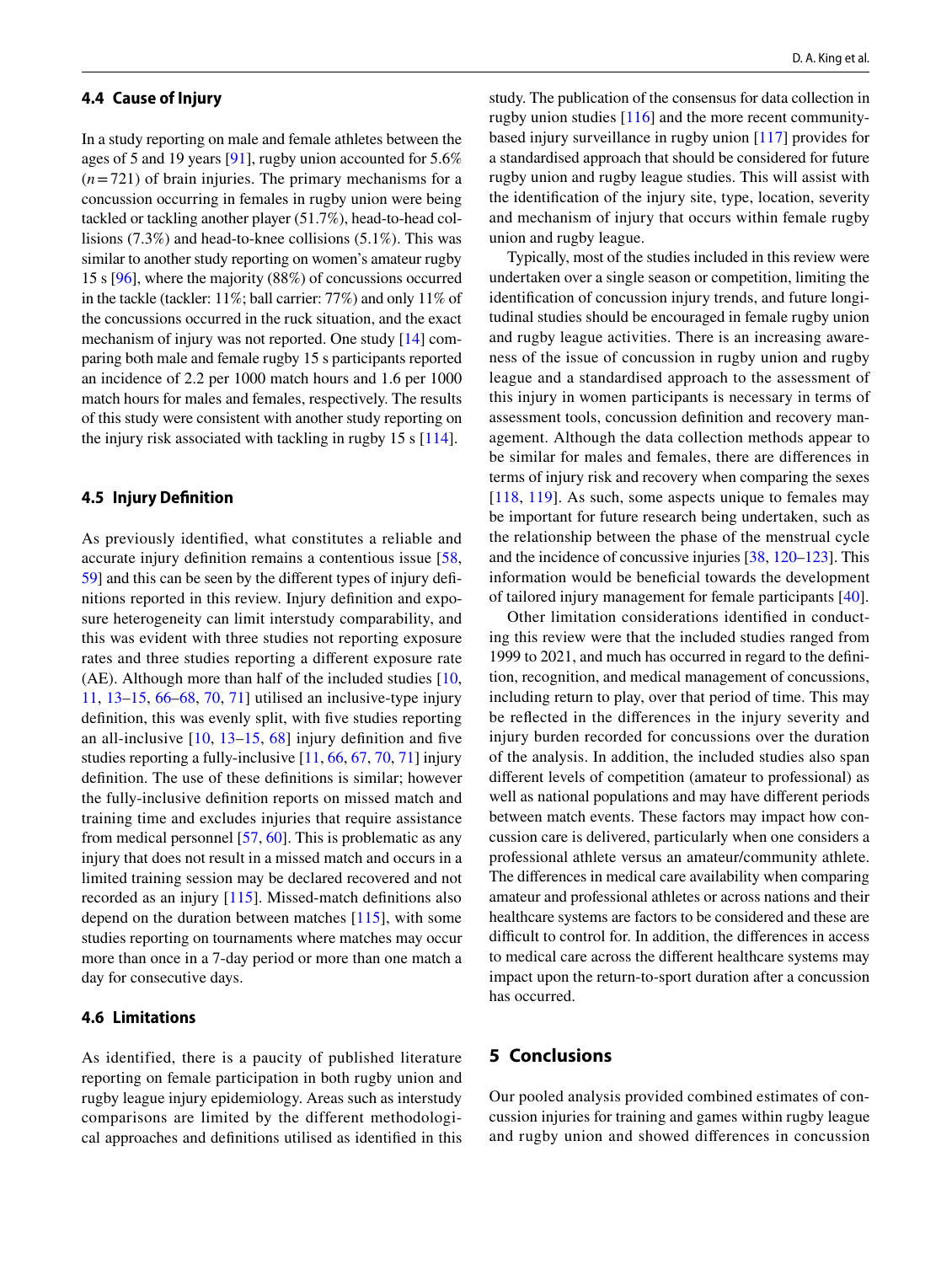injury rates and possible associated costs at several levels in the game for women. It has been recommended that sex-based considerations for managing concussion risk may be necessary to prevent further widening of the gap in concussion incidence between male and female sports participants. The pooled mean days lost because of concussions was 33 days. As this was considerably longer than the 7- to 10-day expected timeframe outlined in the CISC statement, these guidelines need to be updated to include sex-specifc diferences.

**Supplementary Information** The online version contains supplementary material available at<https://doi.org/10.1007/s40279-022-01645-8>.

#### **Declarations**

**Funding** Open Access funding enabled and organized by CAUL and its Member Institutions.

**Conflicts of interest** Doug King, Patria Hume, Karen Hind, Trevor Clark and Natalie Hardaker declare that they have no conficts of interest relevant to the contents of this review.

**Author contributions** Contributor statement: According to the defnition given by the International Committee of Medical Journal Editors (ICMJE), the authors listed qualify for authorship based on making one or more of the substantial contributions to the intellectual content of: conception and design (DK, TC); and/or acquisition of data (DK); and/ or analysis and interpretation of data (DK, PH, TC); and/or participated in drafting of the manuscript (DK, PH, TC, NH); and/or critical revision of the manuscript for important intellectual content (DK, PH, TC, NH); and all authors read and approved the fnal manuscript.

**Data availability** Data sharing is not applicable to this article as no datasets were generated or analysed during the current study.

**Open Access** This article is licensed under a Creative Commons Attribution 4.0 International License, which permits use, sharing, adaptation, distribution and reproduction in any medium or format, as long as you give appropriate credit to the original author(s) and the source, provide a link to the Creative Commons licence, and indicate if changes were made. The images or other third party material in this article are included in the article's Creative Commons licence, unless indicated otherwise in a credit line to the material. If material is not included in the article's Creative Commons licence and your intended use is not permitted by statutory regulation or exceeds the permitted use, you will need to obtain permission directly from the copyright holder. To view a copy of this licence, visit <http://creativecommons.org/licenses/by/4.0/>.

## **References**

- <span id="page-10-0"></span>1. Brooks J, Kemp S. Recent trends in rugby union injuries. Clin J Sport Med. 2008;27(1):51–73.
- <span id="page-10-2"></span>2. King D, Hume P, Milburn P, Guttenbeil D. Match and training injuries in rugby league: a review of published studies. Sports Med. 2010;40(2):163–78.
- <span id="page-10-23"></span>3. Gardner A, Iverson G, Levi C, Schofeld P, Kay-Lambkin F, Kohler R, et al. A systematic review of concussion in rugby league. Br J Sports Med. 2015;49(8):495–8.
- <span id="page-10-1"></span>4. Gardner AJ, Iverson GL, Williams WH, Baker S, Stanwell P. A systematic review and meta-analysis of concussion in rugby union. Sports Med. 2014;44(12):1717–31.
- <span id="page-10-3"></span>5. Gissane C, Jennings D, Standing P. Incidence of injury in rugby league football. Physio. 1993;79:305–10.
- <span id="page-10-4"></span>6. Fuller CW, Taylor A, Raftery M. 2016 Rio Olympics: an epidemiological study of the men's and women's rugby-7s tournaments. Br J Sports Med. 2017;51(17):1272–8.
- <span id="page-10-5"></span>7. Gabb N, Trewartha G, Stokes K. Injury epidemiology in rugby. In: Twist C, Worsfold P, editors. The science of rugby. New York: Routledge; 2015. p. 219–36.
- <span id="page-10-6"></span>8. Cummins C, Melinz J, King D, Sanctuary C, Murphy A. Call to action: a collaborative framework to better support female rugby league players. Br J Sports Med. 2020;54(9):501–2. [https://doi.](https://doi.org/10.1136/bjsports-2019-101403) [org/10.1136/bjsports-2019-101403.](https://doi.org/10.1136/bjsports-2019-101403)
- <span id="page-10-7"></span>9. King D, Hume P, Cummins C, Pearce A, Clark T, Foskett A, et al. Match and training injuries in women's rugby union: a systematic review of published studies. Sports Med. 2019;49(10):1559–74.
- <span id="page-10-8"></span>10. Schick D, Molloy M, Wiley J. Injuries during the 2006 women's rugby world cup. Br J Sports Med. 2008;42(6):447–51.
- <span id="page-10-18"></span>11. Taylor A, Fuller C, Molloy M. Injury surveillance during the 2010 IRB women's rugby world cup. Br J Sports Med. 2011;45(15):1243–5.
- <span id="page-10-22"></span>12. Doyle C, George K. Injuries associated with elite participation in women's rugby over a competitive season: an initial investigation. Phys Ther Sport. 2004;5:44–50.
- <span id="page-10-19"></span>13. Carson J, Roberts M, White A. The epidemiology of women's rugby injuries. Clin J Sport Med. 1999;9(2):75–8.
- <span id="page-10-20"></span>14. Kerr H, Micheli L, Kocher M, Curtis C, Kemp S, Brooks J. Collegiate rugby union injury patterns in New England: a prospective cohort study. Br J Sports Med. 2008;42(7):598–603.
- <span id="page-10-21"></span>15. Peck KY, Johnston DA, Owens BD, Cameron KL. The incidence of injury among male and female intercollegiate rugby players. Sports Health. 2013;5(4):327–33.
- <span id="page-10-9"></span>16. Collins C, Micheli L, Yard E, Comstock R. Injuries sustained by high school rugby players in the United States, 2005–2006. Arch Pediatr Adolesc Med. 2008;162(1):49–54.
- <span id="page-10-10"></span>17. Yeomans C, Kenny IC, Cahalan R, Warrington GD, Harrison AJ, Hayes K, et al. The incidence of injury in amateur male rugby union: a systematic review and meta-analysis. Sports Med. 2018;48(4):837–48.
- <span id="page-10-11"></span>18. Williams S, Trewartha G, Kemp S, Stokes K. A meta-analysis of injuries in senior men's professional rugby union. Sports Med. 2013;43(10):1043–55.
- <span id="page-10-12"></span>19. King D, Gabbett T. Injuries in a national women's rugby league tournament: an initial investigation. NZ J Sports Med. 2007;34(2):18–22.
- <span id="page-10-13"></span>20. Gabbett T. Science of rugby league football: a review. J Sports Sci. 2005;23(9):961–76.
- 21. Gabbett T, King T, Jenkins D. Applied physiology of rugby league. Sports Med. 2008;38(2):119–38.
- <span id="page-10-14"></span>22. King D, Hume P, Gissane C, Clark T. Semi-professional rugby league players have higher concussion risk than professional or amateur participants: a pooled analysis. Sports Med. 2017;47(2):197–205.
- <span id="page-10-15"></span>23. Costello JT, Bieuzen F, Bleakley CM. Where are all the female participants in Sports and Exercise Medicine research? Eur J Sport Sci. 2014;14(8):847–51.
- <span id="page-10-16"></span>24. King D, Hume P, Milburn P, Guttenbeil D. A review of the physiological and anthropometrical characteristics of rugby league players. S Afr J Res Sport Phys Ed Recr. 2009;31(2):49–67.
- <span id="page-10-17"></span>25. Deitch J, Starkey C, Walters S, Moseley J. Injury risk in professional basketball players: a comparison of women's National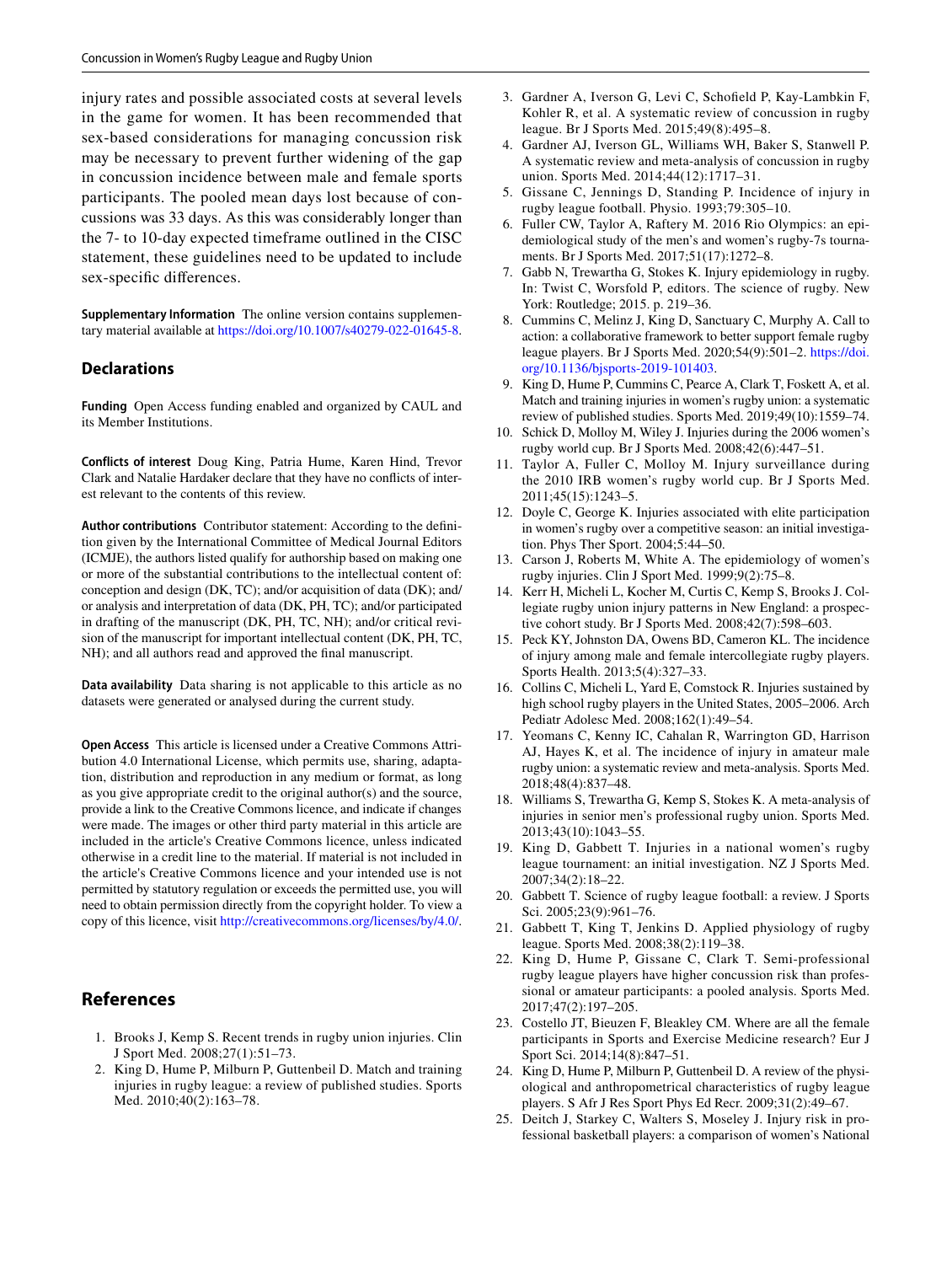Basketball Association and National Basketball Association athletes. Am J Sports Med. 2006;34:1077–83.

- <span id="page-11-0"></span>26. Waldén M, Hägglund M, Magnusson H, Ekstrand J. Anterior cruciate ligament injury in elite football: a prospective three-cohort study. Knee Surg Sports Traumatol Arthrosc. 2011;19(1):11–9.
- <span id="page-11-1"></span>27. Langevoort G, Myklebust G, Dvorak J, Junge A. Handball injuries during major international tournaments. Scand J Med Sci Sports. 2007;17(4):400–7.
- <span id="page-11-2"></span>28. Brooks JHM, Kemp SPT. Recent trends in rugby union injuries. Clin Sports Med. 2008;27(1):51–73.
- <span id="page-11-3"></span>29. Thibeault CM, Thorpe S, Canac N, Wilk SJ, Hamilton RB. Sex-based diferences in transcranial Doppler ultrasound and self-reported symptoms after mild traumatic brain injury. Front Neurol. 2019;10:590.
- <span id="page-11-35"></span>30. Kara S, Crosswell H, Forch K, Cavadino A, McGeown J, Fulcher M. Less than half of patients recover within 2 weeks of injury after a sports-related mild traumatic brain injury: a 2-year prospective study. Clin J Sport Med. 2020;30(2):96–101.
- 31. McGeown JP, Kara S, Fulcher M, Crosswell H, Borotkanics R, Hume PA, et al. Predicting sport-related mTBI symptom resolution trajectory using initial clinical assessment fndings: a retrospective cohort study. Sports Med. 2020;50(6):1191–202.
- <span id="page-11-4"></span>32. Bauman S, Ray M, Joseph PP. Gender diferences in clinical presentation and recovery of sports related concussion. Br J Sports Med. 2017;51(11):A35-A.
- <span id="page-11-5"></span>33. Broshek D, Kaushik T, Freeman J, Erlanger D, Webbe F, Barth J. Sex diferences in outcome following sports-related concussion. J Neurosurg. 2005;102(5):856–63.
- <span id="page-11-6"></span>34. Covassin T, Swanik C, Sachs M, Kendrick Z, Schatz P, Zillmer E, et al. Sex diferences in baseline neuropsychological function and concussion symptoms of collegiate athletes. Br J Sports Med. 2006;40(11):923–7.
- <span id="page-11-7"></span>35. Tierney R, Sitler M, Swanik C, Swaink K, Higgins M, Torg J. Gender differences in head-neck segment dynamic stabilization during head acceleration. Med Sci Sports Exerc. 2005;37(2):272–9.
- <span id="page-11-8"></span>36. Sollmann N, Echlin PS, Schultz V, Viher PV, Lyall AE, Tripodis Y, et al. Sex diferences in white matter alterations following repetitive subconcussive head impacts in collegiate ice hockey players. Neuroimage Clin. 2017;17:642–9.
- <span id="page-11-9"></span>37. Kanaan RA, Allin M, Picchioni M, Barker GJ, Daly E, Shergill SS, et al. Gender diferences in white matter microstructure. PLoS ONE. 2012;7(6):e38272-e.
- <span id="page-11-10"></span>38. Wunderle K, Hoeger K, Wasserman E, Bazarian J. Menstrual phase as predictor of outcome after mild traumatic brain injury in women. J Head Trauma Rehabil. 2014;29:E1–8.
- <span id="page-11-11"></span>39. Dufy D, Elliott-Sale KJ, Gardner H, Goldenstein S, Wideman L. Endocrine responses to sport-related brain injury in female athletes: a narrative review and a call for action. Endocrines. 2021;2(2):99–108.
- <span id="page-11-12"></span>40. Solomito M, Reuman H, Wang D. Sex diferences in concussion: a review of brain anatomy, function, and biomechanical response to impact. Brain Inj. 2019;33(2):105–10.
- <span id="page-11-13"></span>41. Dollé JP, Jaye A, Anderson SA, Ahmadzadeh H, Shenoy VB, Smith DH. Newfound sex diferences in axonal structure underlie diferential outcomes from in vitro traumatic axonal injury. Exp Neurol. 2018;300(Feb 2018):121–34.
- <span id="page-11-14"></span>42. Desai N, Wiebe DJ, Corwin DJ, Lockyer JE, Grady MF, Master CL. Factors afecting recovery trajectories in pediatric female concussion. Clin J Sport Med. 2019;29(5):361–7.
- <span id="page-11-15"></span>43. Gissane C, Jennings D, Kerr K, White J. A pooled data analysis of injury incidence in rugby league football. Sports Med. 2002;32(3):211–6.
- <span id="page-11-16"></span>44. King D, Gissane C, Clark T, Marshall S. The incidence of match and training injuries in rugby league: a pooled analysis of published studies. Int J Sport Sci Coach. 2014;9(2):417–31.
- <span id="page-11-17"></span>45. Friedenreich C. Methods for pooled analyses of epidemiologic studies. Epidemiology. 1993;4(4):295–302.
- <span id="page-11-18"></span>46. Blettner M, Sauerbrei W, Schlehofer B, Scheuchenpflug T, Friedenreich C. Traditional reviews, meta-analyses and pooled analyses in epidemiology. Int J Epidemiol. 1999;28(1):1–9.
- <span id="page-11-19"></span>47. Giacco D, McCabe R, Kallert T, Hansson L, Fiorillo A, Priebe S. Friends and symptom dimensions in patients with psychosis: a pooled analysis. PLoS ONE. 2012;7(11): e50119.
- <span id="page-11-20"></span>48. Page MJ, McKenzie JE, Bossuyt PM, Boutron I, Hofmann TC, Mulrow CD, et al. The PRISMA 2020 statement: an updated guideline for reporting systematic reviews. J Clin Epidemiol. 2021;134:178–89.
- <span id="page-11-21"></span>49. Stroup D, Berlin J, Morton S, Olkin I, Williamson G, Rennie D, et al. Meta-analysis of observational studies in epidemiology: a proposal for reporting. JAMA. 2000;283(15):2008–12.
- <span id="page-11-22"></span>50. von Elm E, Altman D, Egger M, Pocock S, Gøtzsche P, Vandenbroucke J. The strengthening the reporting of observational studies in epidemiology (STROBE) statement. Guidelines for reporting observational studies. Epidemiology. 2007;18(6):800–4.
- <span id="page-11-23"></span>51. Olmos M, Antelo M, Vazquez H, Smecuol E, Mauriño E, Bai JC. Systematic review and meta-analysis of observational studies on the prevalence of fractures in coeliac disease. Dig Liver Dis. 2008;40(1):46–53.
- <span id="page-11-24"></span>52. King D, Hume P, Milburn P, Gianotti S. Women's rugby league injury claims and costs in New Zealand. Br J Sports Med. 2010;44(14):1016–23.
- <span id="page-11-26"></span>53. King D, Hume PA, Hardaker N, Cummins C, Clark T, Pearce AJ, et al. Female rugby union injuries in New Zealand: a review of fve years (2013–2017) of Accident Compensation Corporation moderate to severe claims and costs. J Sci Med Sport. 2019;22(5):532–7.
- 54. King D, Gissane C, Brughelli M, Hume P, Harawira J. Sportrelated concussions in New Zealand: a review of 10 years of Accident Compensation Corporation moderate to severe claims and costs. J Sci Med Sport. 2014;17(3):250–5.
- <span id="page-11-34"></span>55. King D, Hume PA, Hardaker N, Cummins C, Gissane C, Clark T. Sports-related injuries in New Zealand: National Insurance (Accident Compensation Corporation) claims for fve sporting codes from 2012 to 2016. Br J Sports Med. 2019;53(16):1026–33.
- <span id="page-11-25"></span>56. King D, Hume PA, Hardaker N, Pearce A, Cummins C, Clark T. Traumatic brain injuries in New Zealand: National Insurance (Accident Compensation Corporation) claims from 2012 to 2016. J Neurol Sci. 2019;2019(399):61–8.
- <span id="page-11-27"></span>57. Brooks J, Fuller C. The infuence of methodological issues on the results and conclusions from epidemiological studies of sports injuries: illustrative examples. Sports Med. 2006;36(6):459–72.
- <span id="page-11-28"></span>58. Orchard J, Hoskins W. For debate: consensus injury defnitions in team sports should focus on missed match playing time. Clin J Sport Med. 2007;17(3):192–6.
- <span id="page-11-29"></span>59. Hodgson L, Gissane C, Gabbett T, King D. For debate: consensus injury defnitions in team sports should focus on encompassing all injuries. Clin J Sport Med. 2007;17(3):188–91.
- <span id="page-11-30"></span>60. Swain M, Lystad R, Pollard H, Bonello R. Incidence and severity of neck injury in rugby union: a systematic review. J Sci Med Sport. 2011;14(5):383–9. [https://doi.org/10.1016/j.jsams.2010.](https://doi.org/10.1016/j.jsams.2010.10.460) [10.460](https://doi.org/10.1016/j.jsams.2010.10.460).
- <span id="page-11-31"></span>61. Freitag A, Kirkwood G, Scharer S, Ofori-Asenso R, Pollock AM. Systematic review of rugby injuries in children and adolescents under 21 years. Br J Sports Med. 2015;49(8):511–9.
- <span id="page-11-32"></span>62. McElvenny D, Armstrong B, Järup L, Higgins J. Meta-analysis in occupational epidemiology: a review of practice. Occup Med (Lond). 2004;54(5):336–44.
- <span id="page-11-33"></span>63. Checkoway H. Data pooling in occupational studies. J Occup Med. 1991;33(12):1257–60.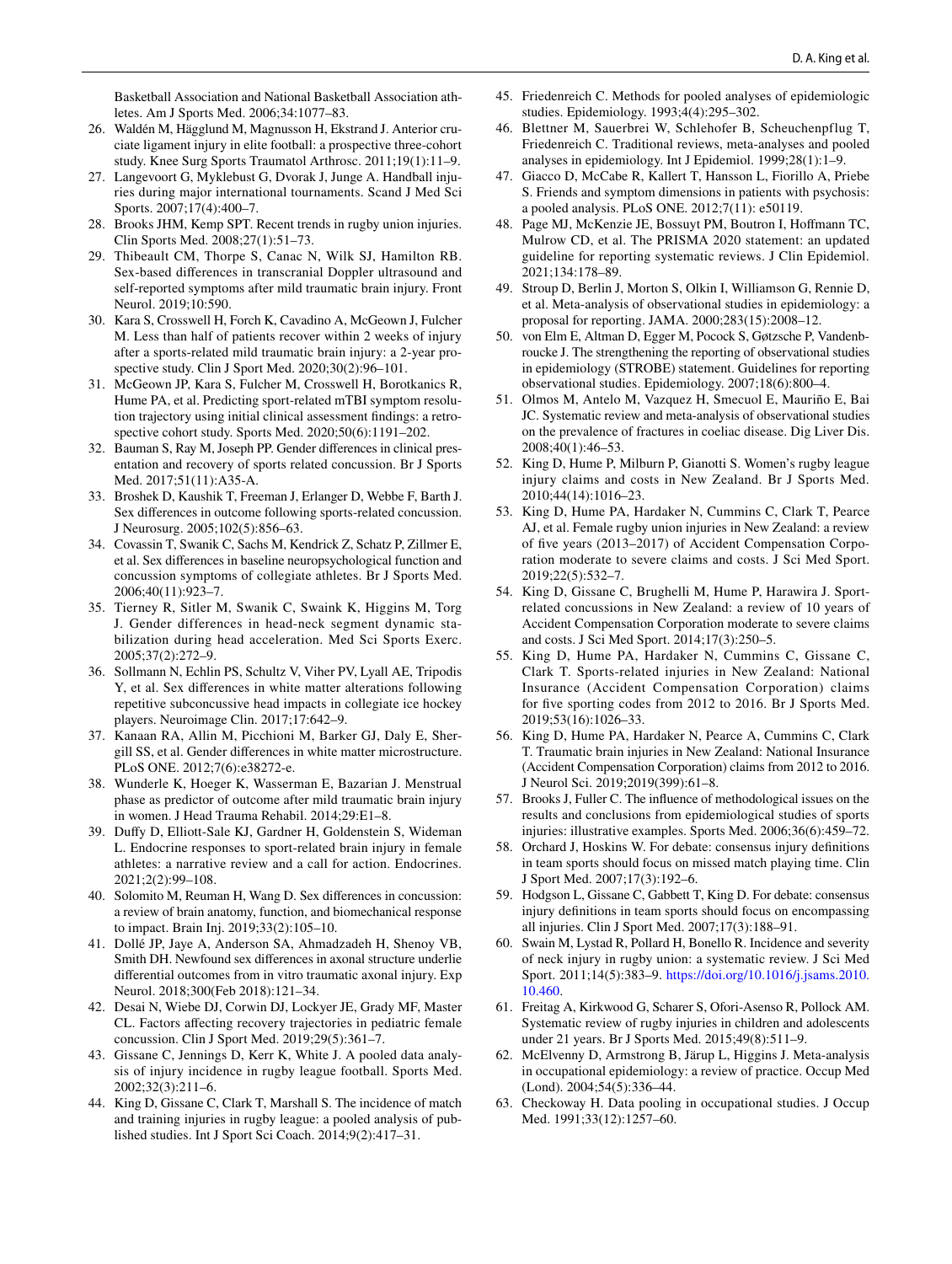- <span id="page-12-0"></span>64. Twellaar M, Verstappen F, Huson A. Is prevention of sports injuries a realistic goal? A four-year prospective investigation of sports injuries among physical education students. Am J Sports Med. 1996;24(4):528–34.
- <span id="page-12-1"></span>65. McHugh M. Lessons in biostatistics. Interrater reliability: the kappa statistic. Biochem Med. 2012;22(3):276–82.
- <span id="page-12-2"></span>66. Fuller CW, Taylor A. Eight-season epidemiological study of match injuries in women's international rugby sevens. J Sports Sci. 2021;39(8):865–74.
- <span id="page-12-12"></span>67. Lopez V, Ma R, Weinstein M, Cantu R, Myers L, Nadkar N, et al. Concussive injuries in rugby 7s: an American experience and current review. Med Sci Sports Exerc. 2016;48(7):1320–30.
- <span id="page-12-6"></span>68. Lopez V, Ma R, Weinstein MG, Hume PA, Cantu RC, Victoria C, et al. United States under-19 rugby-7s: Incidence and nature of match injuries during a 5-year epidemiological study. Sports Med Open. 2020;6(1):41.
- <span id="page-12-8"></span>69. King DA, Hume PA, Gissane C, Kieser DC, Clark TN. Head impact exposure from match participation in women's rugby league over one season of domestic competition. J Sci Med Sport. 2018;21(2):139–46.
- <span id="page-12-4"></span>70. King D, Hume P, Clark T, Foskett A, Barnes M. Incidence of match injuries in an amateur women's rugby union team in New Zealand over two consecutive seasons. Adv Ortho Sports Med. 2020;2020(4):AOASM-129.
- <span id="page-12-9"></span>71. King D, Hume PA, Clark T, Foskett A, Barnes MJ. Training injury incidence in an amateur women's rugby union team in New Zealand over two consecutive seasons. J Sci Med Sport. 2021;24(6):544–8.
- <span id="page-12-7"></span>72. Toohey LA, Drew MK, Finch CF, Cook JL, Fortington LV. A 2-year prospective study of injury epidemiology in elite Australian rugby sevens: exploration of incidence rates, severity, injury type, and subsequent injury in men and women. Am J Sports Med. 2019;47(6):1302–11. [https://doi.org/10.1177/0363546518](https://doi.org/10.1177/0363546518825380(0)) [825380\(0\)](https://doi.org/10.1177/0363546518825380(0)).
- <span id="page-12-5"></span>73. Langevin TL, Antonoff D, Renodin C, Shellene E, Spahr L, Marsh WA, et al. Head impact exposures in women's collegiate rugby. Phys Sports Med. 2021;49(1):68–73.
- <span id="page-12-3"></span>74. Yeomans C, Kenny IC, Cahalan R, Warrington GD, Harrison AJ, Purtill H, et al. Injury trends in Irish amateur rugby: an epidemiological comparison of men and women. Sports Health. 2021;13(6):540–7. [https://doi.org/10.1177/1941738121997145:](https://doi.org/10.1177/1941738121997145:1941738121997145) [1941738121997145](https://doi.org/10.1177/1941738121997145:1941738121997145).
- <span id="page-12-10"></span>75. Fuller C, Taylor A. World rugby surveillance studies: Women's rugby world cup 2017 review. World Rugby; 2017. [https://playe](https://playerwelfare.worldrugby.org/?documentid=181) [rwelfare.worldrugby.org/?documentid=181](https://playerwelfare.worldrugby.org/?documentid=181). Accessed 16 Jan 2018.
- 76. Fuller C, Taylor A. World rugby surveillance studies: Sevens world series (women). World Rugby; 2017. [https://playerwelf](https://playerwelfare.worldrugby.org/?documentid=183) [are.worldrugby.org/?documentid=183](https://playerwelfare.worldrugby.org/?documentid=183). Accessed 12 Sep 2017.
- <span id="page-12-11"></span>77. Schick DM, Wiley J. 2006 RWC—women injury surveillance. World Rugby; 2006. [https://playerwelfare.worldrugby.org/?](https://playerwelfare.worldrugby.org/?documentid=31) [documentid=31.](https://playerwelfare.worldrugby.org/?documentid=31) Accessed 13 Mar 2020.
- <span id="page-12-13"></span>78. Havkins S. Head, neck, face and shoulder injuries in female and male rugby players. Phys Sports Med. 1986;14(7):111–8.
- 79. Gwinn D, Wilckens J, McDevitt E, Ross G, Kao T-C. The relative incidence of anterior cruciate ligament injury in men and women at the United States Naval Academy. Am J Sports Med. 2000;28(1):98–102.
- 80. Wetzler M, Akpata T, Laughlin W, Levy A. Occurrence of cervical spine injuries during the rugby scrum. Am J Sports Med. 1998;26(2):177–80.
- 81. Wetzler M, Akpata T, Albert T, Foster T, Levy A. A retrospective study of cervical spine injuries in American rugby, 1970 to 1994. Am J Sports Med. 1996;24(4):454–8.
- 82. Levy A, Wetzler M, Lewars M, Laughlin W. Knee injuries in women collegiate rugby players. Am J Sports Med. 1997;25(3):360–2.
- 83. Browne G. Cervical spinal injury in children's community rugby football. Br J Sports Med. 2006;40(1):68–71.
- 84. Quarrie K, Cantu R, Chalmers D. Rugby union injuries to the cervical spine and spinal cord. Sports Med. 2002;32(10):633–53.
- <span id="page-12-14"></span>85. Bohu Y, Klouche S, Lefevre N, Peyrin J-C, Dusfour B, Hager J-P, et al. The epidemiology of 1345 shoulder dislocations and subluxations in French rugby union players: a fve-season prospective study from 2008 to 2013. Br J Sports Med. 2015;49(23):1535–40.
- <span id="page-12-15"></span>86. Gerrard D, Waller A, Bird Y. The New Zealand rugby injury and performance project: II. Previous injury experience of a rugbyplaying cohort. Br J Sports Med. 1994;28(4):229–33.
- <span id="page-12-19"></span>87. Comstock R, Knox C. Rugby RIO (Reporting Information Online) high school: Internet-based surveillance of injuries sustained by US high school players. California: US Rugby Foundation; 2005.
- 88. Richman P, Brogan G, Lechowicz M. Rugby injuries. Am J Emerg Med. 1998;16(3):327–8.
- 89. Pfster T, Pfster K, Hagel B, Ghali WA, Ronksley PE. The incidence of concussion in youth sports: a systematic review and meta-analysis. Br J Sports Med. 2016;50(5):292–7.
- <span id="page-12-16"></span>90. Teahan C, O'Connor S, Whyte EF. Injuries in Irish male and female collegiate athletes. Phys Ther Sport. 2021;51:1–7.
- <span id="page-12-17"></span>91. Cusimano M, Cho N, Amin K, Shirazi M, McFaull S, Do M, et al. Mechanisms of team-sport-related brain injuries in children 5 to 19 years old: opportunities for prevention. PLoS ONE. 2013;8(3): e58868. [https://doi.org/10.1371/journal.pone.00588](https://doi.org/10.1371/journal.pone.0058868) [68](https://doi.org/10.1371/journal.pone.0058868).
- <span id="page-12-18"></span>92. Comstock R, Fields S. The fair sex? Foul play among female rugby players. J Sci Sport Med. 2005;8(1):101–10.
- <span id="page-12-20"></span>93. Comstock R. Patterns of injury among female rugby players. San Diego: University of California; 2002.
- <span id="page-12-21"></span>94. King D, Hume P, Gianotti S, Clark T. Neck back and spine injuries in amateur rugby league: a review of nine years of Accident Compensation Corporation injury entitlement claims and costs. J Sci Med Sport. 2011;14(2):126–9.
- <span id="page-12-22"></span>95. King D, Hume P, Milburn P, Gianotti S. Rugby league injuries in New Zealand: a review of 8 years of Accident Compensation Corporation injury entitlement claims and costs. Br J Sports Med. 2009;43(8):595–602.
- <span id="page-12-23"></span>96. King D, Hume P, Clark T, Hind K. Use of the Recovery-Stress Questionnaire—Sport (RESTQ-Sport) and King-Devick Test to monitor changes during recovery of concussion in an amateur women's rugby union team. JSM Physical Med Rehabil. 2021;5(1):1014.
- 97. Lopez V Jr, Ma R, Weinstein MG, Chen JL, Black CM, Gupta AT, et al. An American experience with a new Olympic collision sport: Rugby sevens. Orthop J Sports Med. 2014;2(7): 2325967114S0005.
- 98. King D, Hume PA, Clark TN, Pearce AJ. Use of the King-Devick test for the identifcation of concussion in an amateur domestic women's rugby union team over two competition seasons in New Zealand. J Neurol Sci. 2020;418:117162.
- <span id="page-12-24"></span>99. Ma R, Lopez VJ, Weinstein MG, Chen JL, Black CM, Gupta AT, et al. Injury profle of American women's rugby-7s. Med Sci Sport Exerc. 2016;48(10):1957–66.
- <span id="page-12-25"></span>100. Prien A, Grafe A, Rössler R, Junge A, Verhagen E. Epidemiology of head injuries focusing on concussions in team contact sports: a systematic review. Sports Med. 2018;48(4):953–69.
- 101. Clay M, Glover K, Lowe D. Epidemiology of concussion in sport: a literature review. J Chiropr Med. 2013;12(4):230–51.